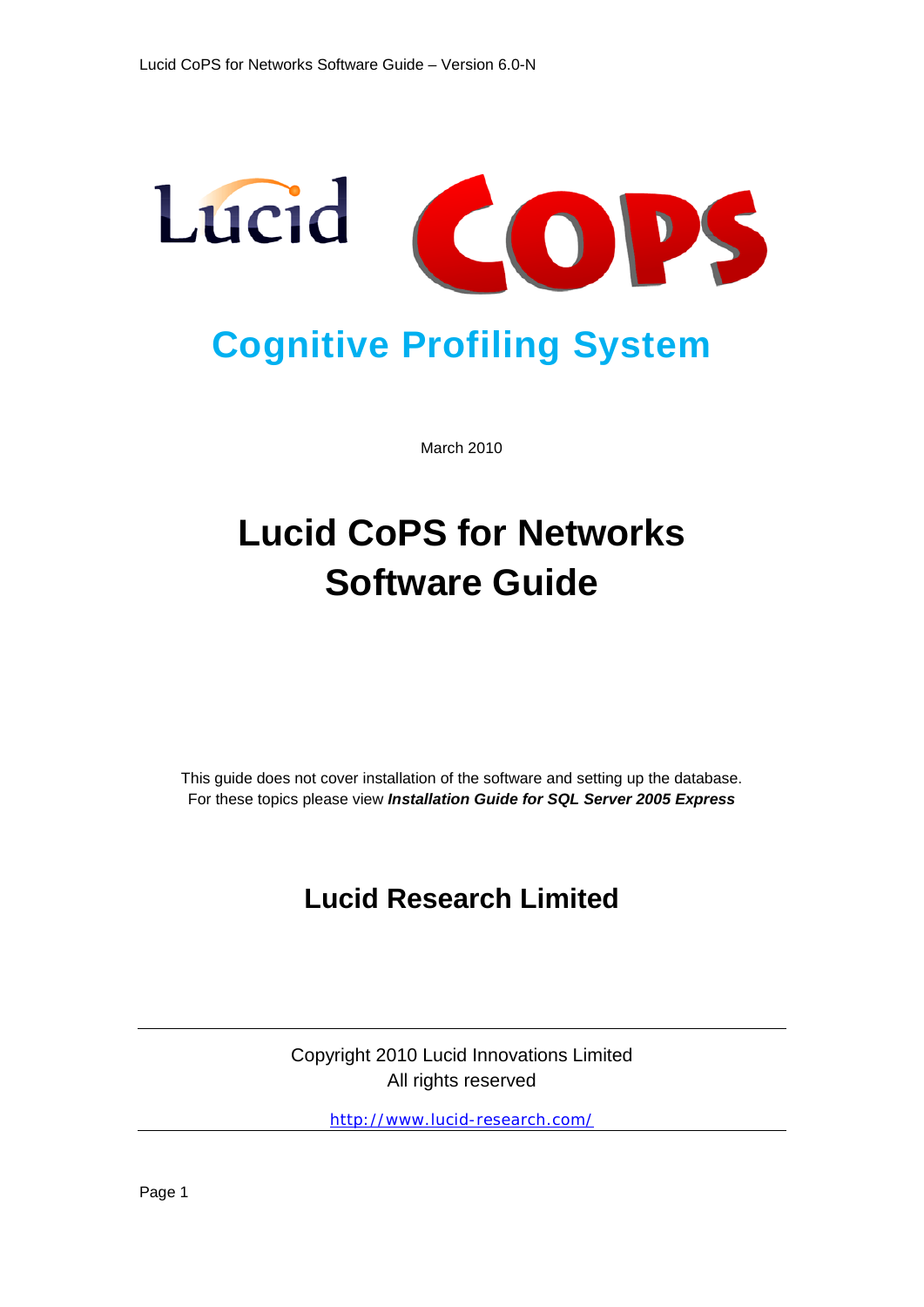# Contents

<span id="page-1-0"></span>

| Removing the student's name from the (login) list shown on the Test Module  20 |
|--------------------------------------------------------------------------------|
|                                                                                |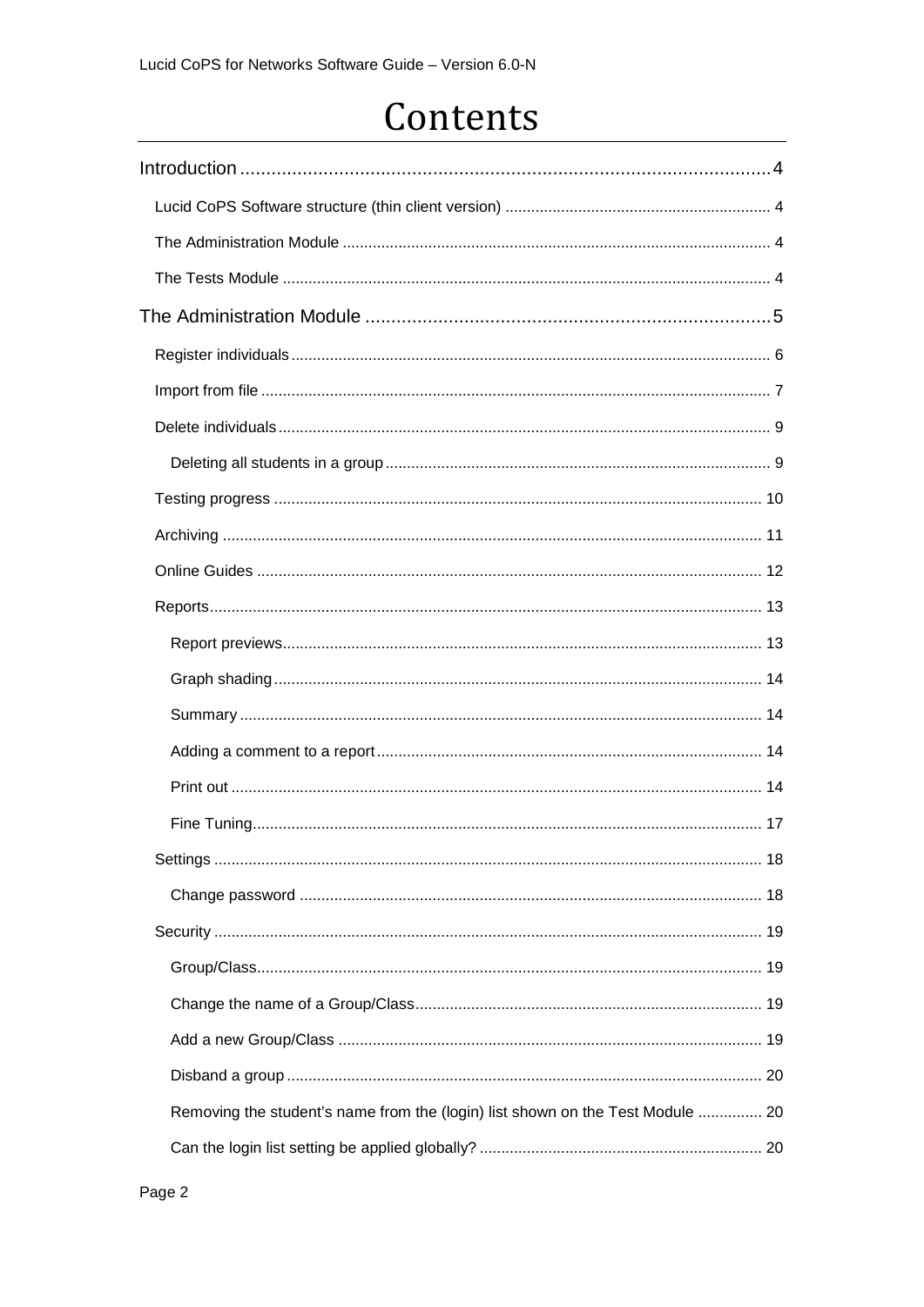#### Lucid CoPS for Networks Software Guide - Version 6.0-N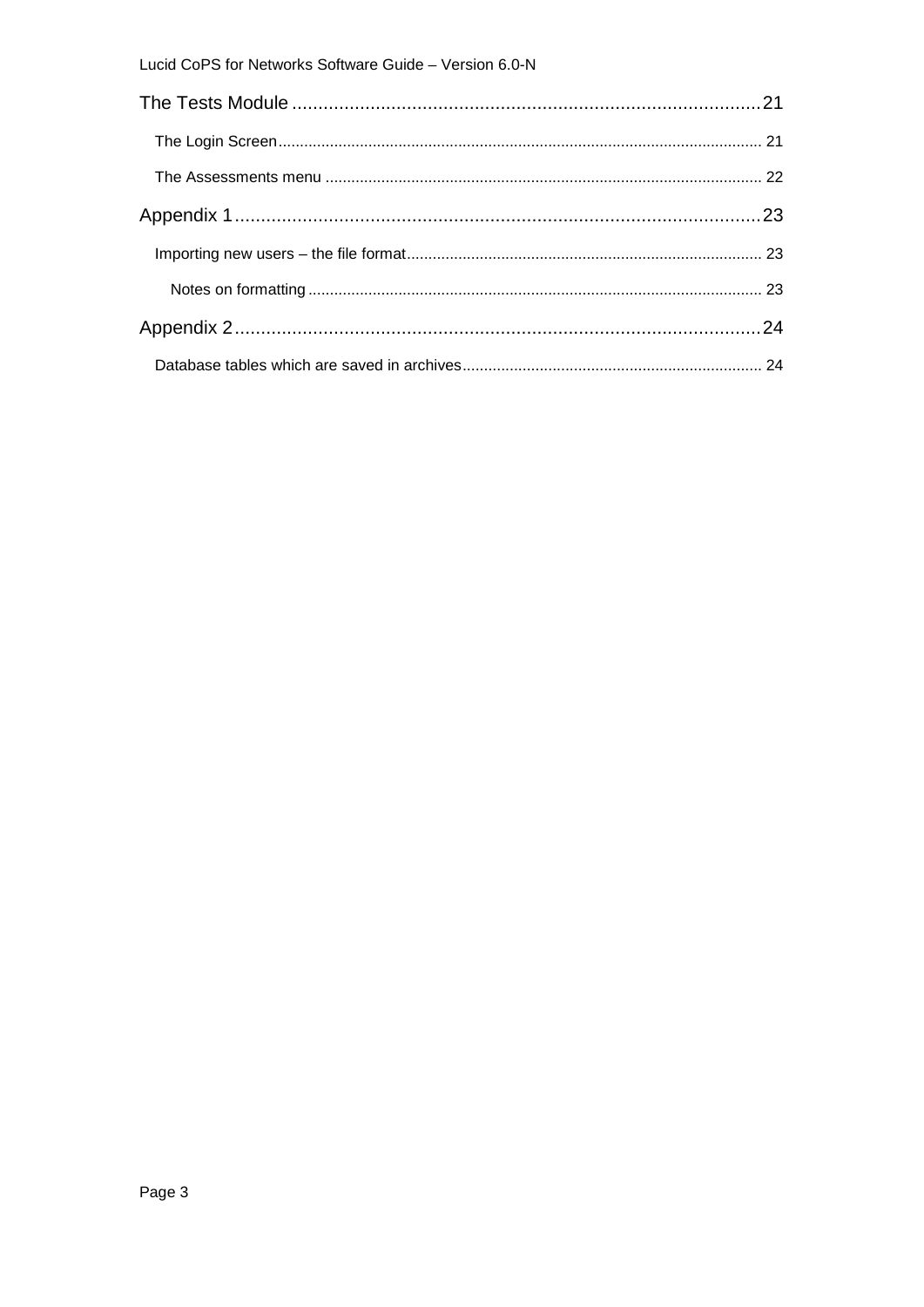## **Introduction**

## <span id="page-3-1"></span><span id="page-3-0"></span>**Lucid CoPS Software structure (thin client version)**

*Lucid CoPS for Networks* uses two application executable files – the Administration Module (**CoPSAv60.exe**) and the Tests Module (**CoPSTv60.exe**).

By default, *Lucid CoPS for Networks* is installed on the server in the *application folder*, which is chosen when the software is first installed from its MSI file. Both executable modules read and write data to an SQL database. In addition digital sound and graphics files, the database installer tool and various manuals are also found in the *application folder*.

## <span id="page-3-2"></span>**The Administration Module**

This module is mainly used to manage the database (adding or removing names and administrative groups) and to view the reports of students who have been tested with *Lucid CoPS*. The Administration Module should not be made accessible to the students themselves.

The module has password protection, the default password is **lucid** and this can be changed using an option in the Settings page (Figure 13).

## <span id="page-3-3"></span>**The Tests Module**

The "thin client" version of *Lucid CoPS for Networks* removes the necessity of installing a large number of files on each client machine. Instead, a small .msi file is provided which simply installs a few system files, such as ActiveX Controls and DLLs, onto the client machine. A shortcut to the *Lucid CoPS* Test application should be created manually by a technician or network manager as this is not done automatically by the installer's MSI. The shortcut should point to the executable file representing the Tests Module (**CoPSTv60.exe**) on the server. No other files are required on the client machine.

For full details see the *Installation Guide for SQL Server 2005 Express*.

Both the Administration and Tests modules will be described in detail in the next section of this manual.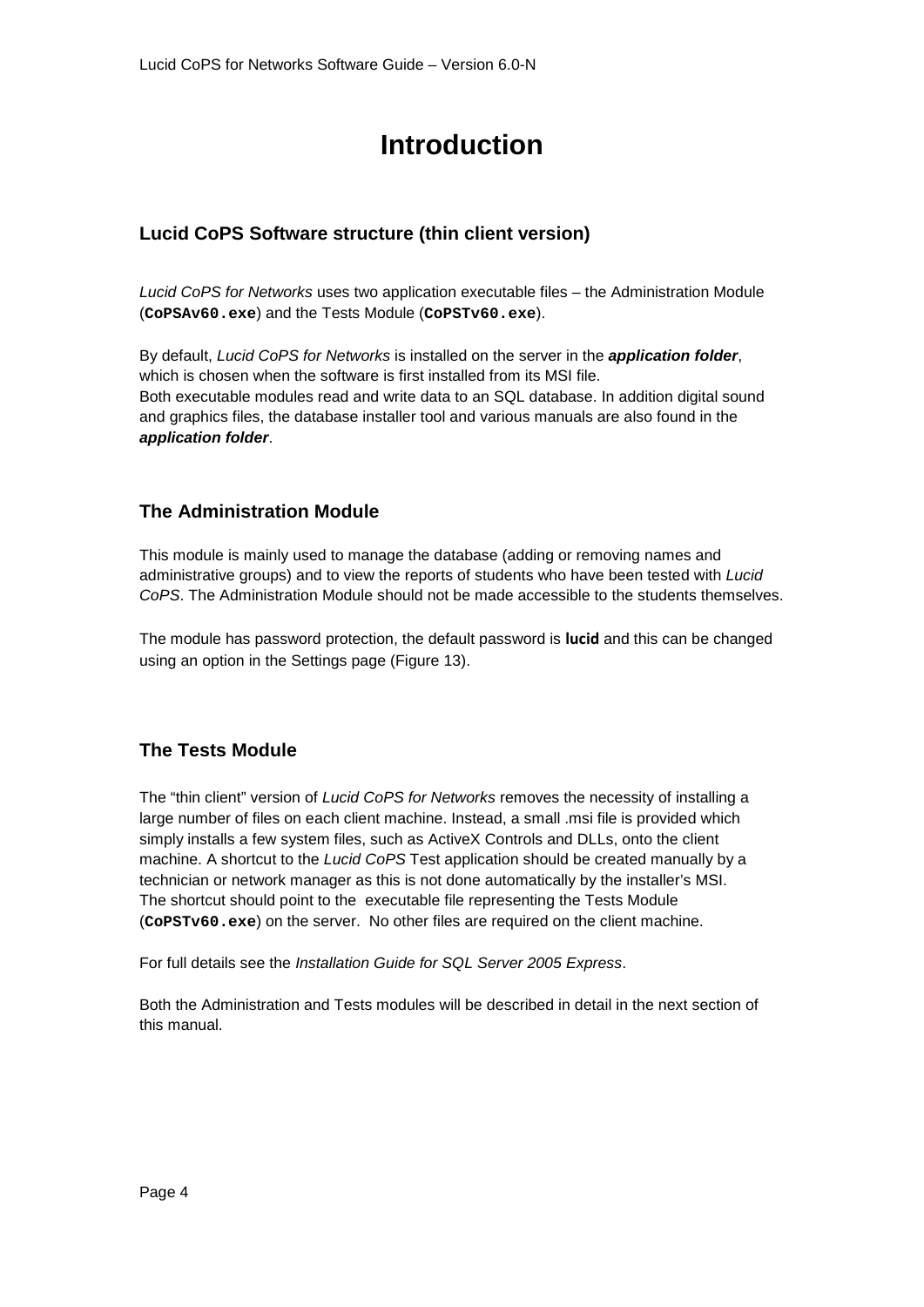## **The Administration Module**

<span id="page-4-0"></span>

**Figure 1 – The Administration Module's main menu**

The nine main options on the Main Menu will be described in detail in the pages which follow.

Click on a link below to go to any option directly:

[Register individuals](#page-5-0) [Import from file](#page-6-0) [Delete individuals](#page-8-0) [Testing progress](#page-9-0) **[Archiving](#page-10-0) [Reports](#page-12-0)** [Fine tuning](#page-16-0) **[Settings](#page-17-0) [Security](#page-18-0)**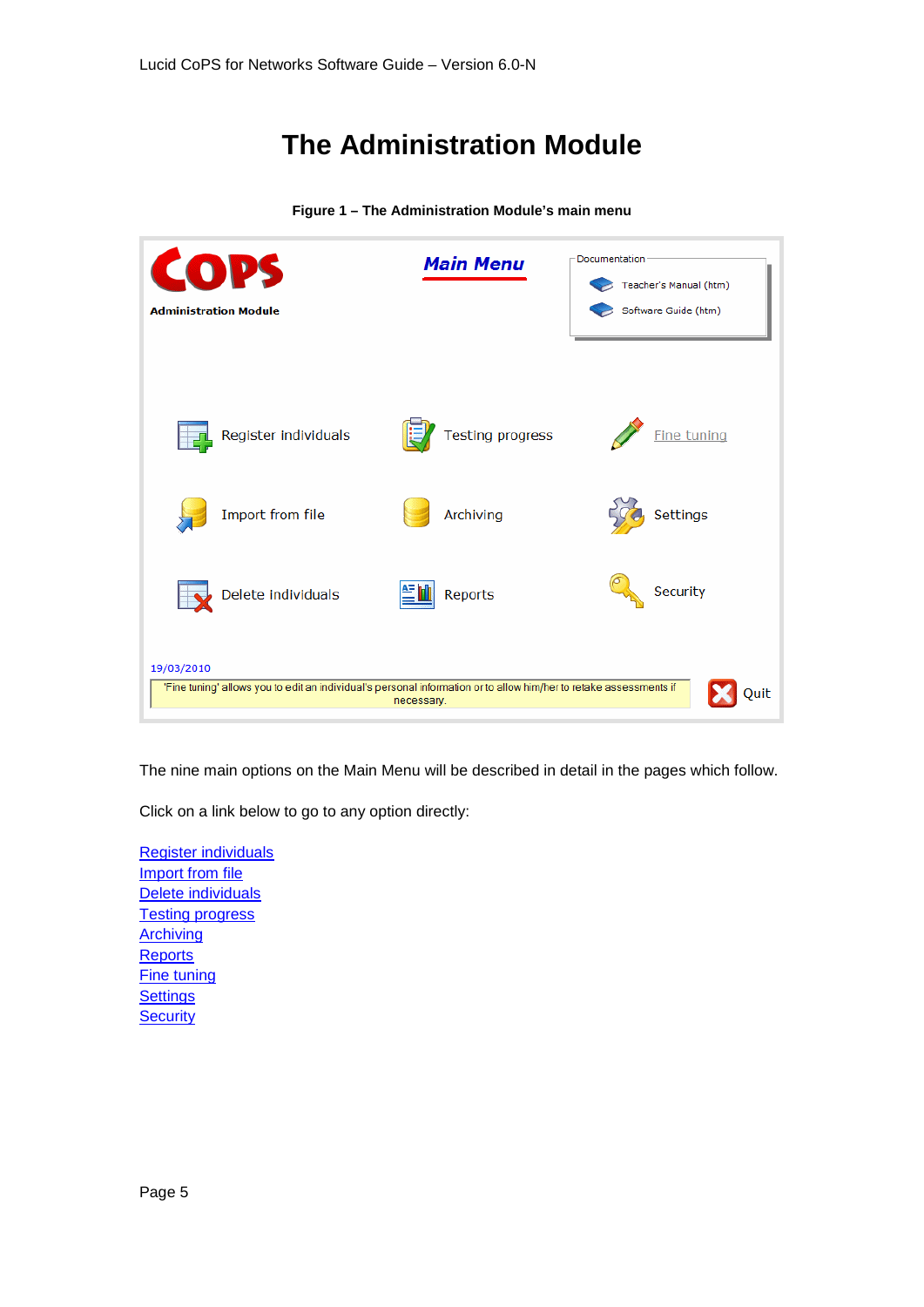### <span id="page-5-0"></span>**Register individuals**

This option is used to enter names of individuals into the Lucid database (figure 2).

| <b>COPS</b>                                                                        |                                        |                                                           |                 |                      |  |
|------------------------------------------------------------------------------------|----------------------------------------|-----------------------------------------------------------|-----------------|----------------------|--|
|                                                                                    | Register a new individual              |                                                           |                 |                      |  |
|                                                                                    | Surname: Johnson                       |                                                           |                 |                      |  |
|                                                                                    | Forename(s):                           |                                                           |                 |                      |  |
|                                                                                    | Date of birth:                         | 1 v January v 2005 v                                      | Gender:<br>Male | $\blacktriangledown$ |  |
|                                                                                    | Years: Months:<br>Age: $\sqrt{5}$<br>2 |                                                           |                 | Save                 |  |
| Registered this session: 0<br>Total number registered: 1<br>Last pupil registered: |                                        |                                                           |                 |                      |  |
|                                                                                    |                                        | Create your date of birth using the three drop down lists |                 | Menu                 |  |

#### **Figure 2 – Registering a new individual in the database**

In figure 2 the administrator needs to know the new student's correct date of birth; this is necessary because the student's age will determine which of two genres of tests will be administered, those for ages 4:0 to 6:11 or those for ages 7:0 to 8:11.

The date of birth can also be used as a security measure instead of a password.

Students can be either entered individually (as in Figure 2) or in batches via a specially formatted text file (see next section).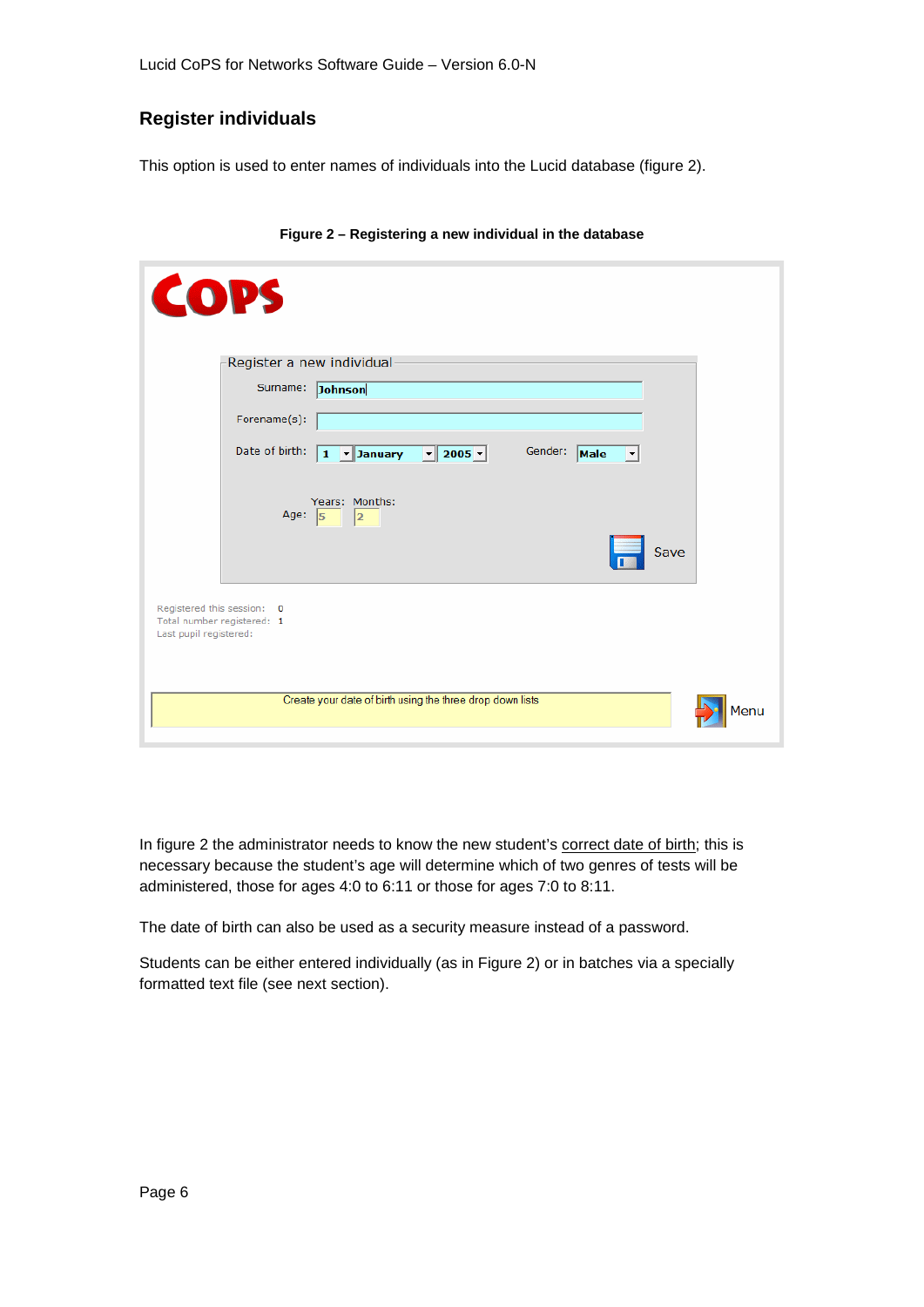## <span id="page-6-0"></span>**Import from file**

This option allows the administrator to import the details of cohorts of students easily. The file containing the details should be in a special comma-separated format, which is described in detail in **Appendix 1** at the end of this guide.

|                                                    | Surname | Forename(s) | Gender Date of Birth | User ID | Group / Class | Password | $\blacktriangle$<br>EE | Preview file |
|----------------------------------------------------|---------|-------------|----------------------|---------|---------------|----------|------------------------|--------------|
| $\mathbf{1}$                                       |         |             |                      |         |               |          |                        |              |
| $\overline{\mathbf{c}}$<br>$\overline{\mathbf{3}}$ |         |             |                      |         |               |          |                        |              |
| $\blacktriangleleft$                               |         |             |                      |         |               |          |                        |              |
| 5                                                  |         |             |                      |         |               |          |                        | Import all   |
| 6                                                  |         |             |                      |         |               |          |                        |              |
| $\overline{\mathcal{F}}$                           |         |             |                      |         |               |          |                        |              |
| $\bf{8}$                                           |         |             |                      |         |               |          |                        | Print out    |
| $\bf{9}$                                           |         |             |                      |         |               |          |                        |              |
| 10                                                 |         |             |                      |         |               |          |                        |              |
| 11                                                 |         |             |                      |         |               |          |                        |              |
| 12                                                 |         |             |                      |         |               |          |                        |              |
| 13                                                 |         |             |                      |         |               |          |                        |              |
| 14                                                 |         |             |                      |         |               |          |                        |              |
| 15                                                 |         |             |                      |         |               |          |                        |              |
| 16<br>17                                           |         |             |                      |         |               |          |                        |              |
| 18                                                 |         |             |                      |         |               |          |                        |              |
| 19                                                 |         |             |                      |         |               |          |                        |              |
| 20                                                 |         |             |                      |         |               |          |                        |              |
| 21                                                 |         |             |                      |         |               |          |                        |              |
| 22                                                 |         |             |                      |         |               |          |                        |              |
| 23                                                 |         |             |                      |         |               |          |                        |              |
| 24                                                 |         |             |                      |         |               |          |                        |              |
| 25                                                 |         |             |                      |         |               |          |                        |              |
| 26                                                 |         |             |                      |         |               |          |                        |              |
| 27                                                 |         |             |                      |         |               |          |                        |              |
| 28                                                 |         |             |                      |         |               |          |                        |              |
| 29                                                 |         |             |                      |         |               |          |                        |              |
| 30                                                 |         |             |                      |         |               |          |                        |              |
| 31                                                 |         |             |                      |         |               |          |                        |              |
| 32                                                 |         |             |                      |         |               |          |                        |              |
| 33                                                 |         |             |                      |         |               |          |                        |              |
| 34                                                 |         |             |                      |         |               |          | $\blacktriangledown$   |              |

#### **Figure 3 – importing new individuals into Lucid CoPS**

To import a cohort of new students, choose **Preview file** to use the file browser to locate the text file containing their details.

An example file called CoPS\_Network\_Import\_Sample.txt can be found in the *Archives* folder of the application path. Upon selecting the file, the spreadsheet shown on the import screen will be populated with its contents (see figure 4). At the time of import, each student is allocated a unique *User ID* by the software; this is used in various database tables to locate students' information. The *User ID* can also be used by the administrator or teacher as an identifier for reports if two students share the same name.

If there are errors in the formatting of the text file (e.g. if there are blanks in any columns or items are in the wrong column) it is important to fix these problems by looking at the import file again and NOT to proceed with importing the new users.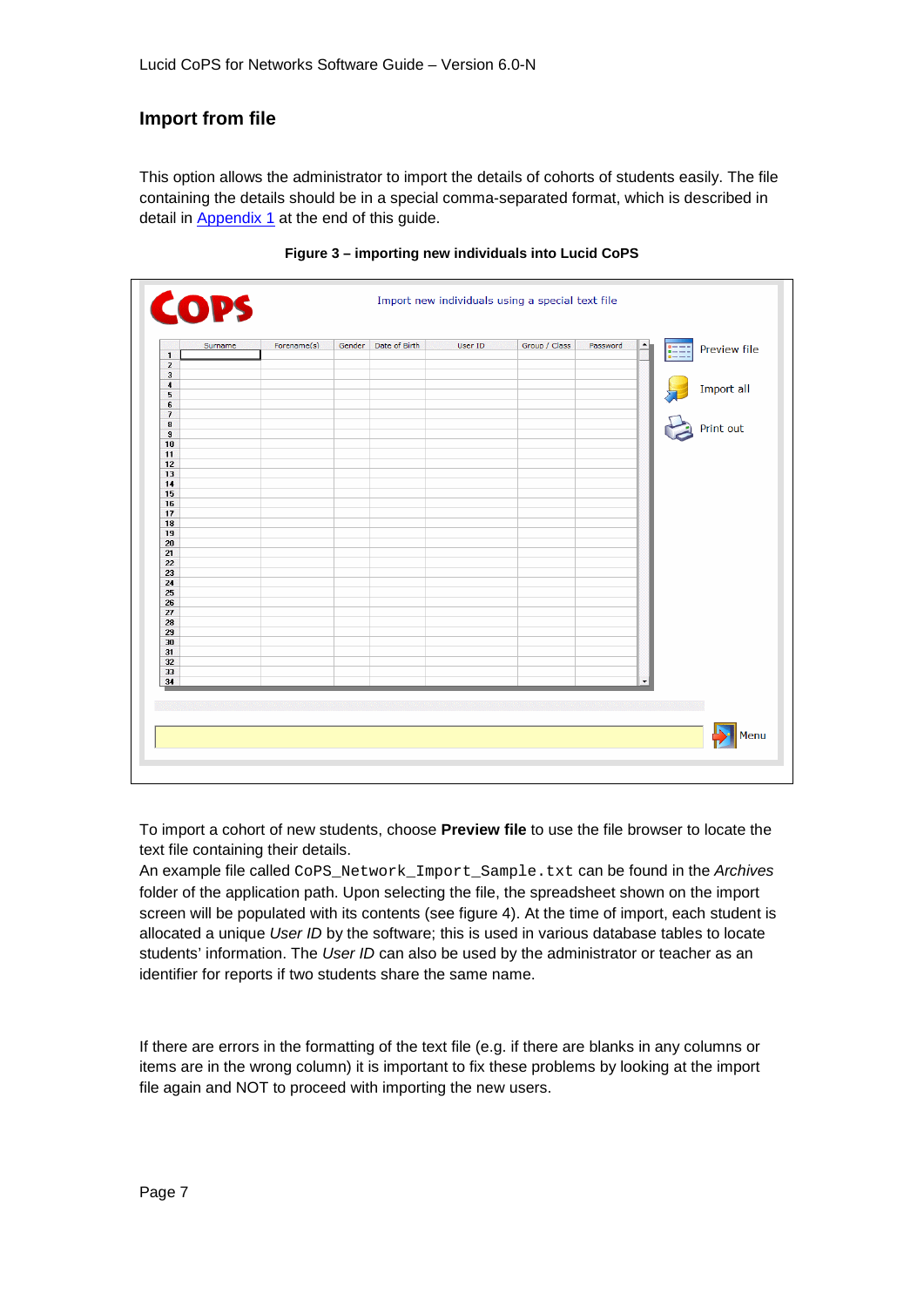Lucid CoPS for Networks Software Guide – Version 6.0-N

Use the **Print out** option to view a hard copy of the details to be imported. If you are happy that all the fields are correct then click on **Import all** to complete the process. After importing students please go directly to the *Security* menu to view the *Login* or *Group* settings for each new student.

|                | Surname  | Forename(s)  | Gender | Date of Birth | User ID         | Group / Class     | Password     | ▲           |                     |
|----------------|----------|--------------|--------|---------------|-----------------|-------------------|--------------|-------------|---------------------|
| $\mathbf{1}$   | Argos    | Ann          | F      | 12/09/05      | will be created | Year 1            | annspassword | <b>HEEE</b> | <b>Preview file</b> |
| $\overline{2}$ | Bering   | <b>Bobby</b> | M      | 30/05/05      | will be created | Year 1            | mypassword   |             |                     |
| 3              | Charles  | Cheryl       | F      | 11/02/04      | will be created | Year <sub>2</sub> |              |             |                     |
| $\overline{4}$ | Danson   | Daniel       | M      | 20/06/05      | will be created | Year 1            |              |             |                     |
| 5              | Ericsson | Edwina       | F      | 09/03/05      | will be created | Year 1            |              |             | Import all          |
| 6              | Forlan   | Frederic     | M      | 12/09/05      | will be created | Year 1            |              |             |                     |
| $\overline{7}$ | Grimshaw | Gregory      | M      | 25/07/04      | will be created | Year <sub>2</sub> |              |             |                     |
| 8              | Hart     | Helena       | F      | 17/12/03      | will be created | <b>SEN</b>        | newpassword  |             | Print out           |
| $\overline{9}$ |          |              |        |               |                 |                   |              |             |                     |
| 10             |          |              |        |               |                 |                   |              |             |                     |
| 11             |          |              |        |               |                 |                   |              |             |                     |
| 12             |          |              |        |               |                 |                   |              |             |                     |
| 13             |          |              |        |               |                 |                   |              |             |                     |
| 14             |          |              |        |               |                 |                   |              |             |                     |
| 15             |          |              |        |               |                 |                   |              |             |                     |
| 16             |          |              |        |               |                 |                   |              |             |                     |
| 17             |          |              |        |               |                 |                   |              |             |                     |
| 18             |          |              |        |               |                 |                   |              |             |                     |
| 19             |          |              |        |               |                 |                   |              |             |                     |
| 20             |          |              |        |               |                 |                   |              |             |                     |
| 21             |          |              |        |               |                 |                   |              |             |                     |
| 22             |          |              |        |               |                 |                   |              |             |                     |
| 23             |          |              |        |               |                 |                   |              |             |                     |
| 24             |          |              |        |               |                 |                   |              |             |                     |
| 25<br>26       |          |              |        |               |                 |                   |              |             |                     |
| 27             |          |              |        |               |                 |                   |              |             |                     |
| 28             |          |              |        |               |                 |                   |              |             |                     |
| 29             |          |              |        |               |                 |                   |              |             |                     |
| 30             |          |              |        |               |                 |                   |              |             |                     |
| 31             |          |              |        |               |                 |                   |              |             |                     |
| 32             |          |              |        |               |                 |                   |              |             |                     |
| 33             |          |              |        |               |                 |                   |              |             |                     |
| 34             |          |              |        |               |                 |                   |              |             |                     |
|                |          |              |        |               |                 |                   |              |             |                     |
|                |          |              |        |               |                 |                   |              |             |                     |
|                |          |              |        |               |                 |                   |              |             |                     |
|                |          |              |        |               |                 |                   |              |             |                     |

**Figure 4 – previewing information about new students to be imported**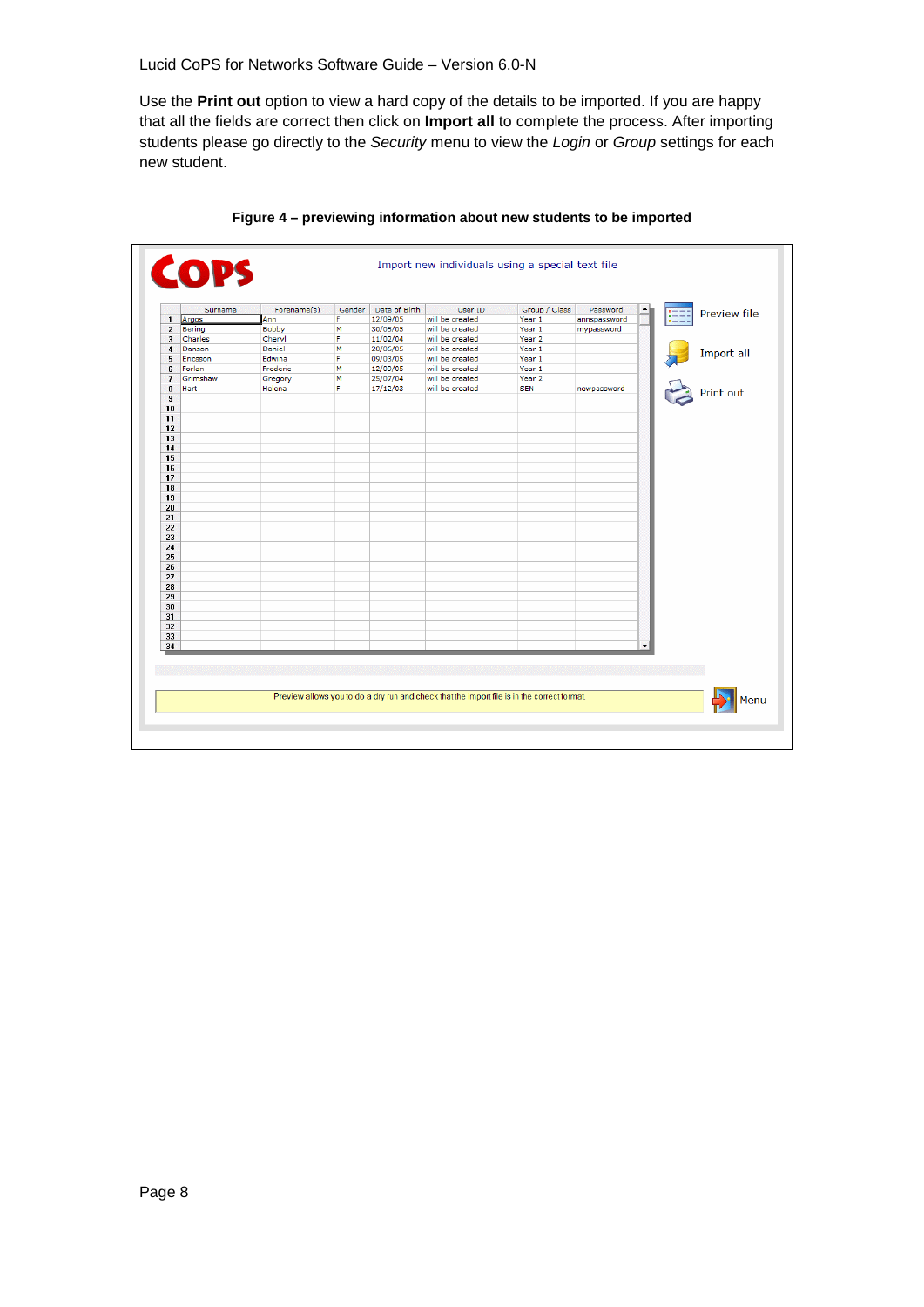## <span id="page-8-0"></span>**Delete individuals**

From time to time it may be desirable to erase cohorts of previously assessed students from the *Lucid Database*. This can be done using the option provided on the Administration Module's main menu. The resultant screen shown is shown in figure 5.

#### <span id="page-8-1"></span>**Deleting all students in a group**

Select a group from the drop-down list in the Group deletion panel. Then choose *Delete all from Group* to delete all of the students shown in the list.

#### **Deleting individuals**

Individual students can be deleted via the *Selection* panel in the top right part of the screen. Select the **All** button to select everyone in the Group. To select specific individuals click on each name whilst pressing the *Ctrl* key on the keyboard. All individuals who will be erased from the database will be highlighted in blue. Select *Delete individuals* to delete those highlighted individuals.

#### *Please exercise the greatest care when choosing to delete students from the database as mistakes may be difficult or impossible to rectify.*

|      |                                         |                                                |                                                                                                                                                                     | Figure 5 - Deleting users from the database                                              |
|------|-----------------------------------------|------------------------------------------------|---------------------------------------------------------------------------------------------------------------------------------------------------------------------|------------------------------------------------------------------------------------------|
| COPS |                                         |                                                | Delete individuals from the database                                                                                                                                |                                                                                          |
|      |                                         | Individuals selected 3                         |                                                                                                                                                                     | Individual deletion                                                                      |
|      | Surname<br>Aby<br>Argos<br>Bering       | Forename<br>Ababa<br>Ann<br><b>Bobby</b>       | User ID<br>ABYABA041WCV<br>ARGANN752UME<br>BERBOB061HOB                                                                                                             | Select all                                                                               |
|      | Charles<br>Danson<br>Ericsson<br>Forlan | Cheryl<br>Daniel<br>Edwina                     | CHACHE828YAF<br>DANDAN274GDV<br>ERIEDW418MQO                                                                                                                        | Clear all                                                                                |
|      | Grimshaw<br>Hart<br>Natalie Jane        | Frederic<br>Gregory<br>Helena<br><b>Norris</b> | FORFRE714AWG<br>GRIGRE116SSV<br>HARHEL536NKK<br>NATNOR266XPI                                                                                                        | Delete individuals                                                                       |
|      |                                         |                                                |                                                                                                                                                                     | Group deletion                                                                           |
|      |                                         |                                                |                                                                                                                                                                     | Choose a Group below:<br>ALL GROUPS<br>$\blacktriangledown$<br>Number of individuals: 10 |
|      |                                         |                                                |                                                                                                                                                                     | Delete all from Group                                                                    |
|      |                                         |                                                |                                                                                                                                                                     |                                                                                          |
|      |                                         |                                                |                                                                                                                                                                     |                                                                                          |
|      |                                         |                                                |                                                                                                                                                                     |                                                                                          |
|      |                                         |                                                | Pless Ctrl key and click on unselected names to add them to the deletion list<br>Press Ctrl key and click on a highlighted name to remove it from the deletion list | Menu                                                                                     |
|      |                                         |                                                |                                                                                                                                                                     |                                                                                          |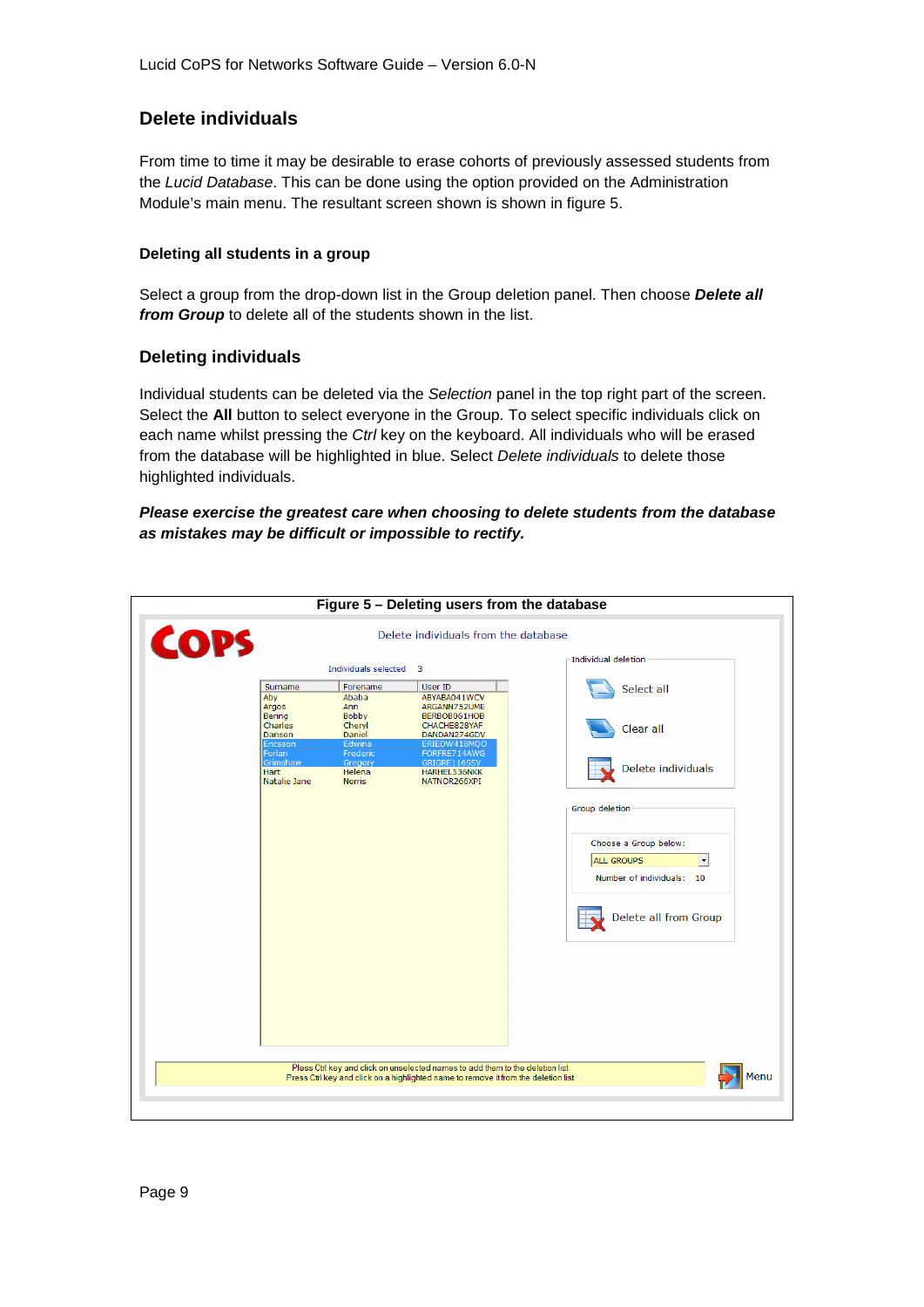## <span id="page-9-0"></span>**Testing progress**

This facility allows the administrator to see which students have completed their assessment tasks. A printout of the entire spreadsheet is available by selecting the *Print out* icon.

|    | User ID     | <b>Names</b>                      | <b>DOB</b> | <b>Rabbits</b> | Friends                     | Toybox                      | Letters      | <b>Names</b>   | Races  | Rhymes | Wock                        | Clown                       |
|----|-------------|-----------------------------------|------------|----------------|-----------------------------|-----------------------------|--------------|----------------|--------|--------|-----------------------------|-----------------------------|
| A  |             | $2T$ , and a set of $2T$          | 14/03/98   | Yes            | Yes                         | Yes                         | Yes          | Yes            | Yes    | Yes    | Yes                         |                             |
|    |             | 11 <del>.</del>                   | 27/10/98   | $\sim$         | Yes                         | $\mathcal{L}_{\mathcal{A}}$ | $\sim$       | a.             | Yes    | $\sim$ | $\mathcal{L}_{\mathcal{A}}$ | $\sim$                      |
|    | г           | communication of the above        | 19/03/02   | ÷.             | $\omega$                    | $\mathbf{r}$                | $\mathbf{r}$ | $\mathbf{r}$   | $\sim$ | $\sim$ | $\alpha$                    | $\sim$                      |
| AI | <b>JCIA</b> | ler                               | 01/01/02   | $\sim$         | Yes                         | a.                          | $\sim$       | $\sim$         | Yes    | $\sim$ | $\sim$                      | $\sim$                      |
| A: | з.          |                                   | 30/03/00   | ×.             | Yes                         | $\sim$                      | ÷            | ×.             | Yes    | $\sim$ | $\sim$                      | $\sim$                      |
| B. | 9.1         | 5 - 1 - 1<br>-----                | 15/10/98   | ×.             | Yes                         | ×.                          | ٠            | ٠              | Yes    | Yes    | Yes                         | $\mathbf{r}$                |
| B. | Q           | 1.11111<br>الموسد استنبطت         | 18/08/00   | Yes            | Yes                         | Yes                         | ×.           | ÷              | Yes    | ×.     | a.                          | ×.                          |
| B. | A           | المداوست المتم                    | 24/06/98   | Yes            | Yes                         | Yes                         | Yes          | Yes            | Yes    | Yes    | Yes                         | ×.                          |
| Bi | ¥.          | $\overline{B}$ and $\overline{B}$ | 18/10/96   | Yes            | Yes                         | Yes                         | Yes          | Yes            | Yes    | Yes    | Yes                         | Yes                         |
| Bi |             | E Judition on                     | 31/05/00   | ×.             | Yes                         | $\sim$                      | $\mathbf{r}$ | $\sim$         | Yes    | Yes    | $\sim$                      | $\sim$                      |
| B, | D.          | بالمحدد بمديمة أ                  | 21/08/98   | $\sim$         | Yes                         | $\sim$                      | $\sim$       | $\sim$         | Yes    | Yes    | $\sim$                      | $\sim$                      |
| Bi |             | $2N$ $2N$                         | 01/01/04   | Yes            | Yes                         | Yes                         | Yes          | $\sim$         | $\sim$ | Yes    | $\sim$                      | $\sim$                      |
| B, |             | $1 - 11$<br><b>S</b>  ________    | 17/01/99   | ×.             | Yes                         | ¥.                          | ×.           | $\blacksquare$ | Yes    | Yes    | Yes                         |                             |
| B/ |             | .<br>$2$ $1 - 1$                  | 07/06/01   | Yes            | Yes                         | Yes                         | Yes          | Yes            | Yes    | Yes    | Yes                         | $\sim$                      |
| B) | s ir        |                                   | 01/09/98   | $\sim$         | Yes                         | ÷                           | $\sim$       | $\sim$         | Yes    | Yes    | $\sim$                      | $\sim$                      |
| B/ | s.          | <b><i><u>ABOUT</u></i></b>        | 01/09/98   | $\sim$         | Yes                         | ×.                          | $\sim$       | ÷.             | Yes    | Yes    | $\sim$                      | ÷.                          |
| В. | LS.         | $\mathcal{L}^{\mathcal{L}}$ .     | 01/09/98   | ×.             | Yes                         | ×.                          | ×.           | ÷.             | Yes    | Yes    | $\sim$                      | $\sim$                      |
| в  | 3.          | <b>Louisia</b> de                 | 20/09/99   | Yes            | Yes                         | Yes                         | Yes          | Yes            | Yes    | ×.     | $\sim$                      | $\sim$                      |
| B. |             | JD   _ _ _ _ _ _ _ _ _ _          | 20/02/01   | ×.             | Yes                         | ×.                          | ×.           | ×.             | Yes    | ×.     | Yes                         | ×.                          |
| B  | B Be        |                                   | 13/10/98   | Yes            | Yes                         | Yes                         | Yes          | Yes            | Yes    | Yes    | Yes                         | ×.                          |
| в  |             | D. London com-                    | 18/09/00   | ×.             | Yes                         | ×.                          | ×.           | ×.             | Yes    | ÷.     | Yes                         | $\mathbf{r}$                |
| BI | 4           | ministra                          | 16/04/00   | Yes            | Yes                         | Yes                         | Yes          | Yes            | Yes    | Yes    | Yes                         | $\sim$                      |
| B  |             | E <b>Chamber 1999</b>             | 21/07/99   | Yes            | Yes                         | Yes                         | Yes          | Yes            | Yes    | Yes    | Yes                         | ÷.                          |
| BC |             | 22.2212222116                     | 23/06/98   | Yes            | Yes                         | Yes                         | Yes          | Yes            | Yes    | Yes    | Yes                         | Yes                         |
| B. | B.          |                                   | 18/06/02   | $\sim$         | $\sim$                      | $\sim$                      | a.           | a.             | $\sim$ | $\sim$ | $\mathcal{L}_{\mathcal{A}}$ | $\sim$                      |
| BI |             | G   Linco / Homelical L           | 24/04/01   | $\sim$         | $\sim$                      | a.                          | $\mathbf{r}$ | ÷.             | $\sim$ | $\sim$ | $\sim$                      | ÷.                          |
| B  |             |                                   | 03/08/99   | ÷              | Yes                         | $\sim$                      | $\sim$       | $\sim$         | Yes    | Yes    | Yes                         | $\sim$                      |
| BF |             | ZP   _ _ _ _ _ _ _ _ _ _ _ _ _    | 16/11/99   | $\sim$         | Yes                         | $\sim$                      | ٠            | Yes            | Yes    | $\sim$ | $\mathbf{r}$                | $\sim$                      |
| BI |             | $UA$ $- - - - - - -$              | 21/01/02   | ×.             | $\sim$                      | ÷.                          | ×.           | ×.             | $\sim$ | ×.     | $\sim$                      | ×,                          |
| в  |             | ZH (Urugu Labad                   | 28/06/01   | Yes            | Yes                         | Yes                         | ÷            | ×.             | Yes    | Yes    | Yes                         | $\mathbf{r}$                |
| BT | PU          |                                   | 22/01/99   | ×.             | Yes                         | ×.                          | ×.           | ×.             | Yes    | Yes    | Yes                         | ×.                          |
| в  |             |                                   | 21/05/01   | Yes            | Yes                         | Yes                         | Yes          | ×.             | Yes    | Yes    | Yes                         | ×.                          |
| B  | /R          |                                   | 29/11/98   | Yes            | Yes                         | ÷.                          | ÷.           | ×.             | Yes    | Yes    | a.                          | ×.                          |
| B  | F.          | <b><i>Commenced</i></b>           | 13/11/97   | Yes            | Yes                         | Yes                         | Yes          | Yes            | Yes    | Yes    | Yes                         | $\mathbf{r}$                |
| B  | N.          |                                   | 07/03/98   | Yes            | Yes                         | Yes                         | Yes          | Yes            | Yes    | Yes    | Yes                         | Yes                         |
| в  | J.          |                                   | 22/02/00   | $\sim$         | $\mathcal{L}_{\mathcal{A}}$ | $\sim$                      | $\sim$       | $\sim$         | ×.     | $\sim$ | $\mathcal{L}_{\mathcal{A}}$ | $\sim$                      |
| в  | ю ів        |                                   | 08/03/01   | $\sim$         | Yes                         | a.                          | $\sim$       | $\sim$         | Yes    | $\sim$ | Yes                         | $\mathcal{L}^{\mathcal{A}}$ |
| B  | + iB        |                                   | 22/05/02   | à.             | $\mathcal{L}^{\mathcal{A}}$ | $\sim$                      | $\sim$       | a.             | $\sim$ | $\sim$ | $\sim$                      | $\sim$                      |

**Figure 6 – Testing progress screen shows which tests have been completed**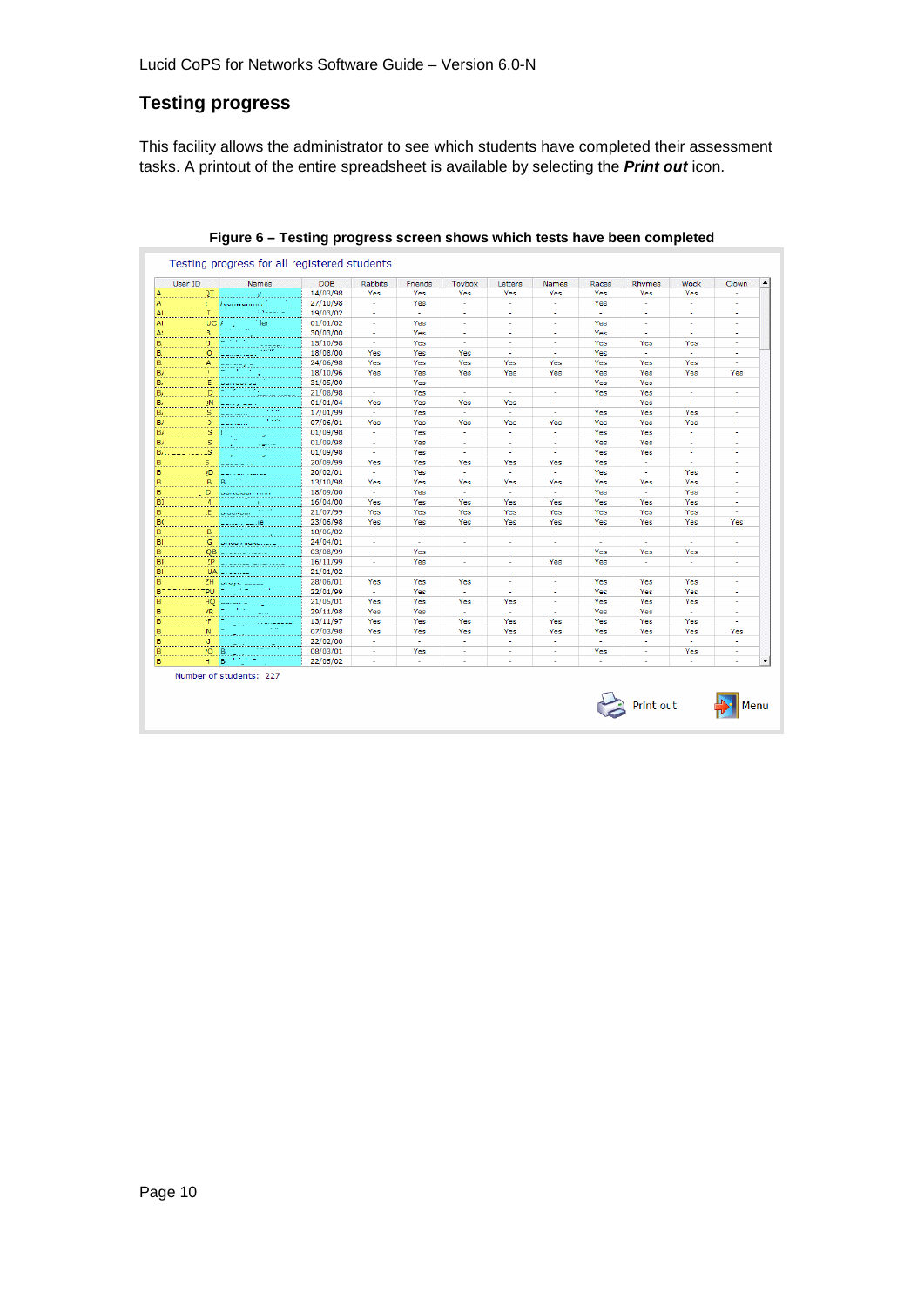## <span id="page-10-0"></span>**Archiving**

The archiving feature has three options. (1) Save the current database (2) Load a previous archive (3) Start a clean database.

### **(1) Save the current database**

This option saves all students and their results and the groups to which they have been allocated. To see a summary of the tables affected, please see Appendix 2.

### **(2) Load a previous archive**

This option has a safety mechanism built in. It first makes an emergency archive of the current database and stores this in the folder 'Archives\Recovery'. It then deletes all students and their results and finally loads in the archive you have chosen, which then becomes the current database.

### **(3) Start a clean database**

This option also makes an emergency archive of the current database and stores this in the folder 'Archives\Recovery'. It then deletes all students and their results. The database is now clean and a typical use is to import a new intake of students.



#### **Figure 7 – Archiving Menu**

Note: An archive is not a complete backup of the database, it is just a store of students and their test results in the form of [INSERT INTO] SQL statements. Archives are given the file extension .ARV and are normally stored in a folder off the Application Folder called 'Archives'.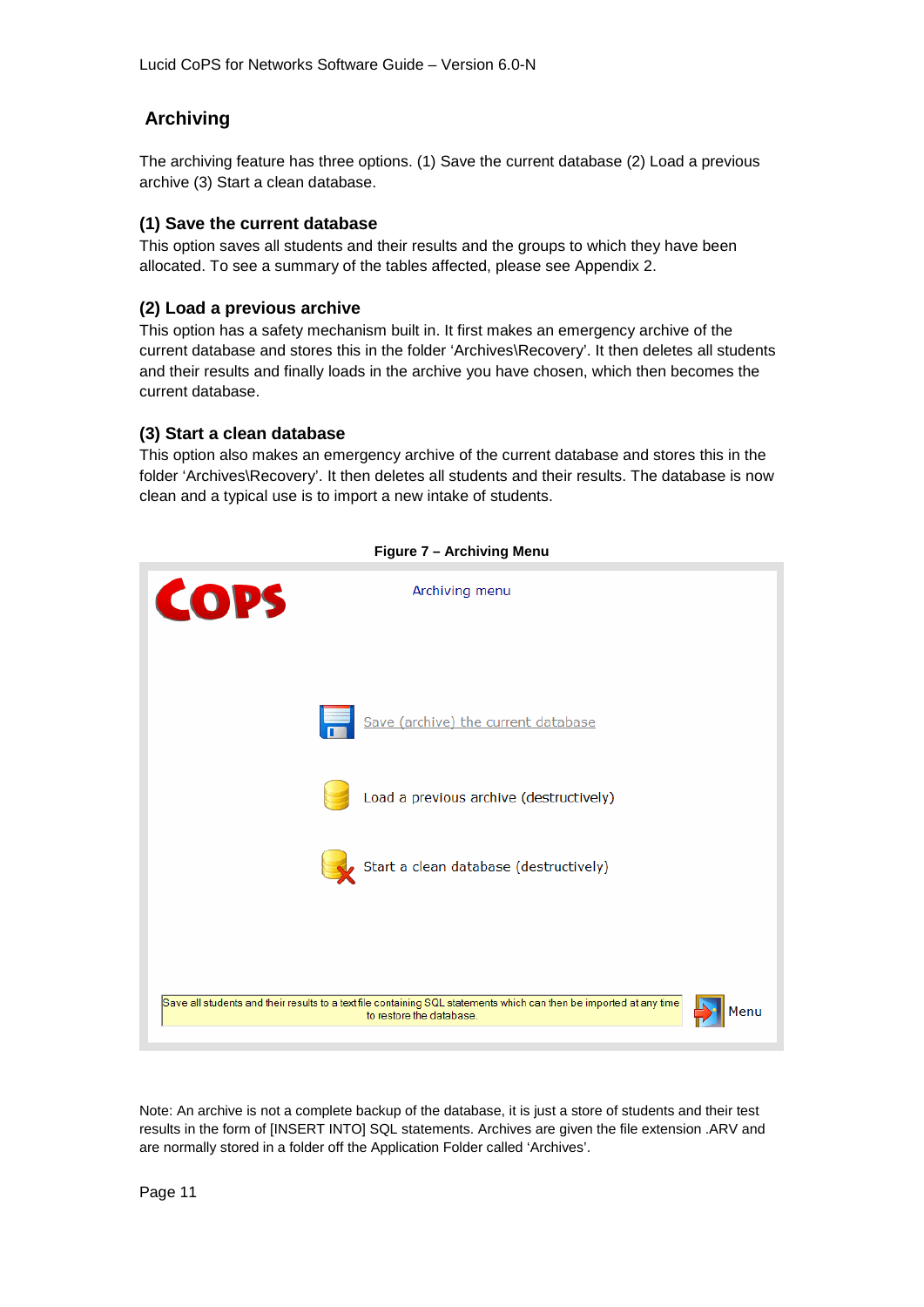## <span id="page-11-0"></span>**Online Guides**

There are two guides accessible from the Main Menu, the *Software Guide* (which you are reading now) and the *Teacher's Manual.*

The latter is the guide designed for Sencos, teachers or other professionals and gives guidance on interpretation of results and teaching strategies.

Each guide is launched into your Web Browser from which it can be printed out if required.

Both guides are also available as *Adobe Acrobat PDF* files and can be found on the *Lucid CoPS for Networks* CD.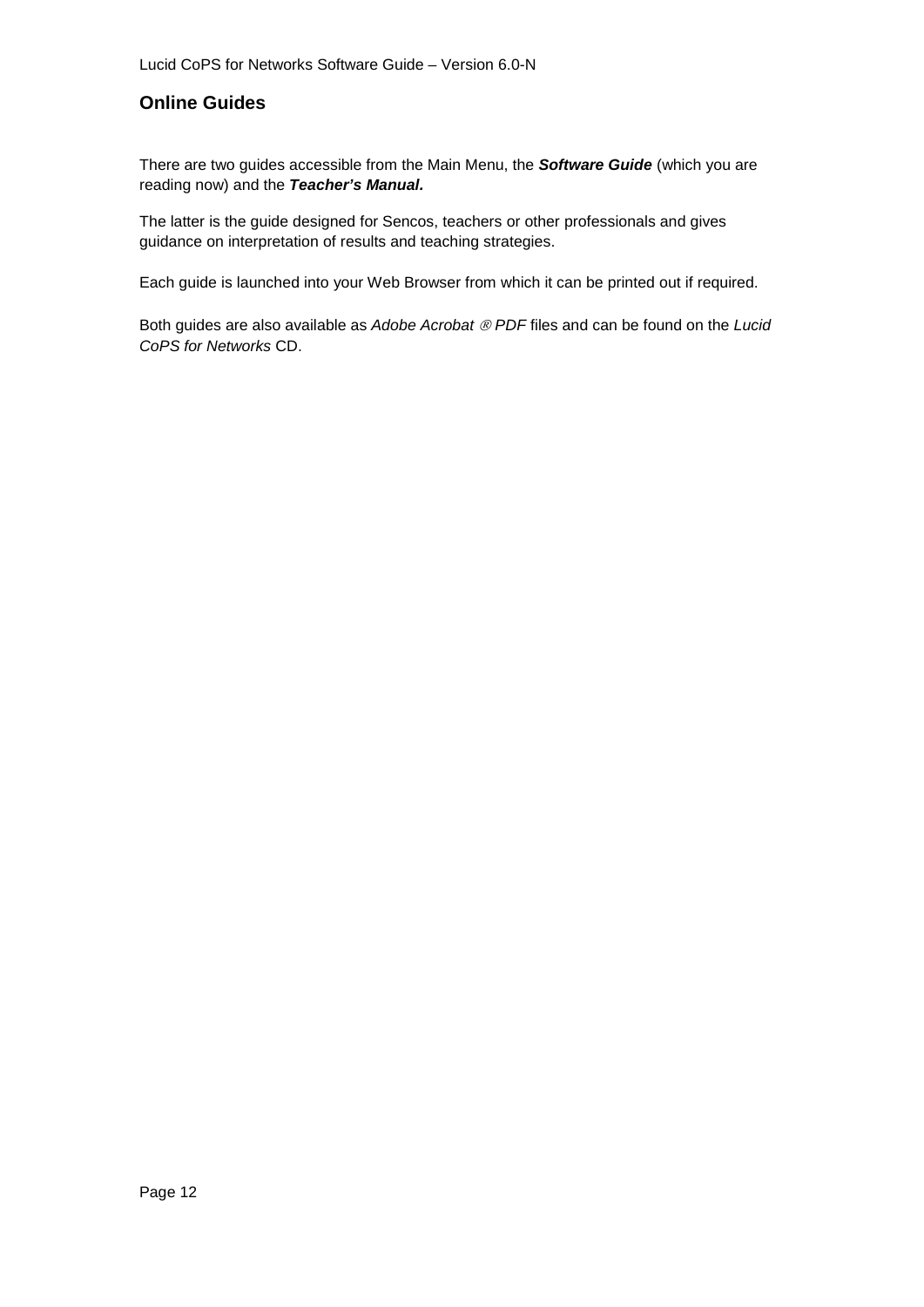## <span id="page-12-0"></span>**Reports**

The Reports Generator offers the administrator or Senco several ways to show results of assessments and various ways to print them out too.



**Figure 8 – Reports Menu**

The Reports Menu (figure 8) is described in some detail in the *Lucid CoPS Teacher's Manual*. The main part of the page is occupied by the graphical profile, which has red bars representing accuracy centile scores and optional blue ones for time taken. The time bars can be removed by clicking on the *Time* option at the top-right of the page. The longer the time bar (hence the greater the centile value) the faster the pupil completed that particular test.

#### <span id="page-12-1"></span>**Report previews**

There are facilities to preview and print out either individual reports (*Single,* see example in figure 10) or pages containing up to 8 small representations of reports for multiple students ( *Batches,* see example in figure 11).

#### **Scoring type**

Test scores in the graphical profile are normally shown as centiles (percentiles), though these can be translated into Z-scores (also known as standard deviation units) by selecting the option of that name. For more details about these scoring options see the *Lucid CoPS Teacher's Manual*.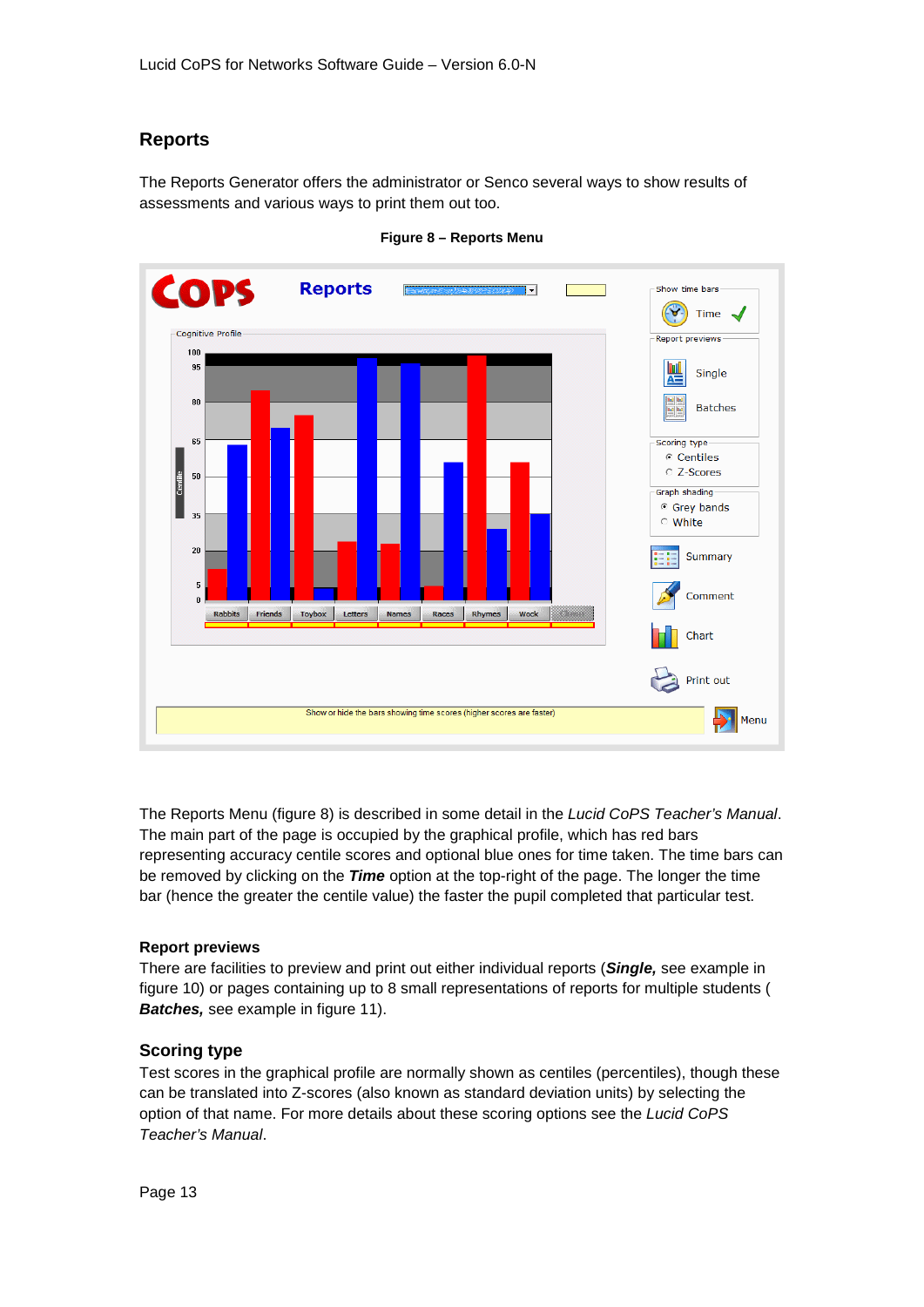#### <span id="page-13-0"></span>**Graph shading**

To aid readability, shaded bands can be shown to highlight those test results which may be in at-risk or other categories.

#### <span id="page-13-1"></span>**Summary**

Click on this option to show a summary of the current child's raw scores (see example in figure 9).

Select **Print out** to print this table.

#### **Figure 9 – Summary table for raw scores**

| <b>COPS</b><br><b>Reports</b><br>as west to The September 2010 A<br>Test Summary for exercise on |              |                |          |       |                                |             |            | $\blacktriangledown$ |
|--------------------------------------------------------------------------------------------------|--------------|----------------|----------|-------|--------------------------------|-------------|------------|----------------------|
| <b>Module</b>                                                                                    | <b>Score</b> | <b>Centile</b> | Z Score  |       | <b>Time (sec) Time Centile</b> | Time ZScore | Test date  | Test age             |
| Rabbits                                                                                          | 10           | 13.            | -1.126   | 9.96  | 63                             | 0.332       | 30/04/2004 | 5v10                 |
| Zoids friends                                                                                    | 37           | 85             | 1.036    | 13.46 | 70                             | 0.525       | 04/05/2004 | 5, 11                |
| Toybox                                                                                           | 9            | 75.            | 0.674    | 3.09  | 78                             | 0.772       | 30/04/2004 | 5v10                 |
| Zoids letters                                                                                    | 7            | 24             | -0.706   | 8.32  | 98                             | 2.054       | 04/05/2004 | 5, 11                |
| Letter names                                                                                     | 4            | 23             | $-0.739$ | 2.38  | 96                             | 1.75        | 04/05/2004 | 5y11                 |
| <b>Races</b>                                                                                     | 6            | 6              | $-1.555$ | 10.72 | 56                             | 0.151       | 30/04/2004 | $5 \nu 10$           |
| Rhymes                                                                                           | 8            | 99             | 2.324    | 7.87  | 29                             | $-0.553$    | 30/04/2004 | 5v10                 |
| Wock                                                                                             | 14           | 56.            | 0.151    | 3.89  | 35                             | -0.385      | 04/05/2004 | 5y 11                |
| Clown                                                                                            |              |                |          |       |                                |             |            |                      |

#### <span id="page-13-2"></span>**Adding a comment to a report**

The CoPS Administrator or SENCO may add a personalised comment for each individual by selecting the 'Comment' option on the Reports Menu. Up to twenty lines of text can be added. The comment will be added to the lower part of the individual's report.

#### <span id="page-13-3"></span>**Print out**



This option, represented by this icon can be selected to print out either raw score tables or summary tables. The default printer can be used or a different one chosen prior to printing out.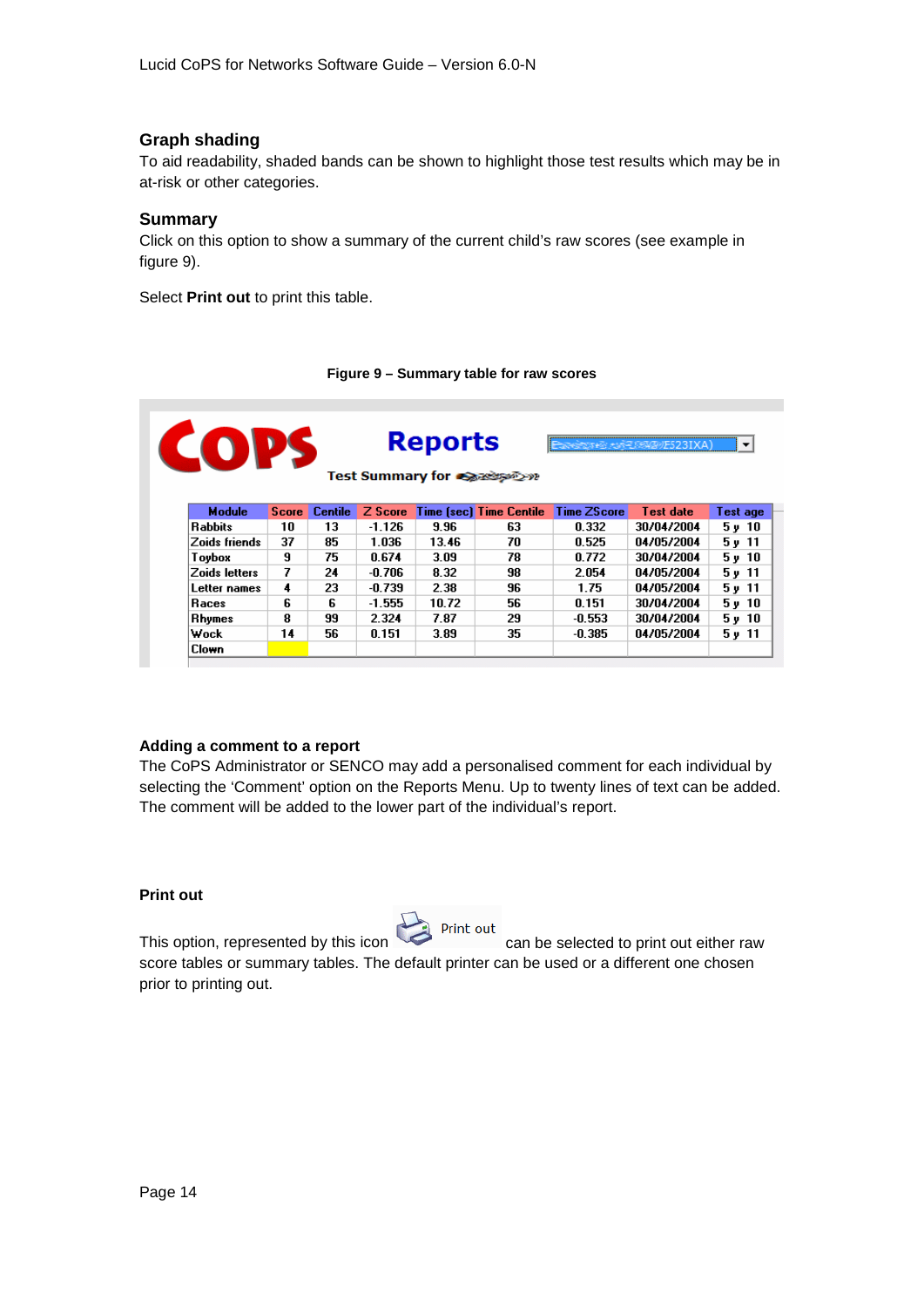

#### **Figure 10 – Print Preview page**

The *Print Preview Page* is displayed when the user clicks on the *Single* button on the Reports page. The preview shows exactly what the report will look like when it is printed out. The report can be enlarged with the *Zoom* facility. In addition, four tick boxes can be checked to show (or hide) various parts of the report, (see the panel entitled *Preferences*). The report can be printed (**Print**) and also be copied to the Windows clipboard (**Copy**) and then pasted into any suitable word processor or other application.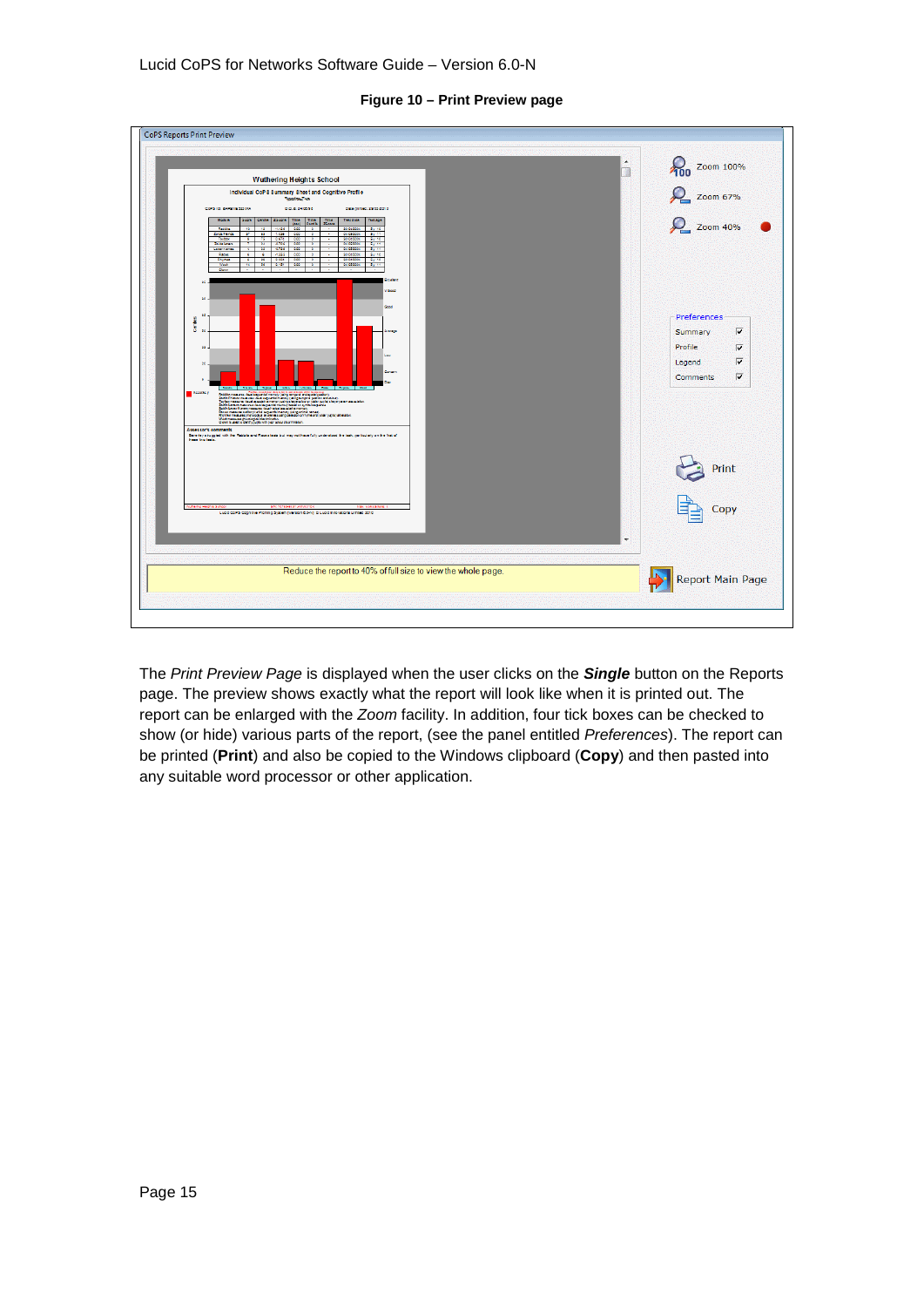

**Figure 11 – Batch Print Preview page**

To create a batch report (which may contain multiple pages) select the students whose graphical profiles you wish to include by highlighting them on the *Batch list* panel (figure 11). Then click on *Create batch report* to complete the process. You can use the *Group Filter* drop-down list to show only students within a particular group.

The panel entitled *Student label* has options to show either the name of the student or his/her CoPS ID above the graphical profile. The panel *Background* allows you to change the background on the profiles, using either grey bands or plain white.

The *Copy* option copies the page on display to the clipboard. The *Print* option will allow all or any of the pages (whether displayed or not) to be printed out.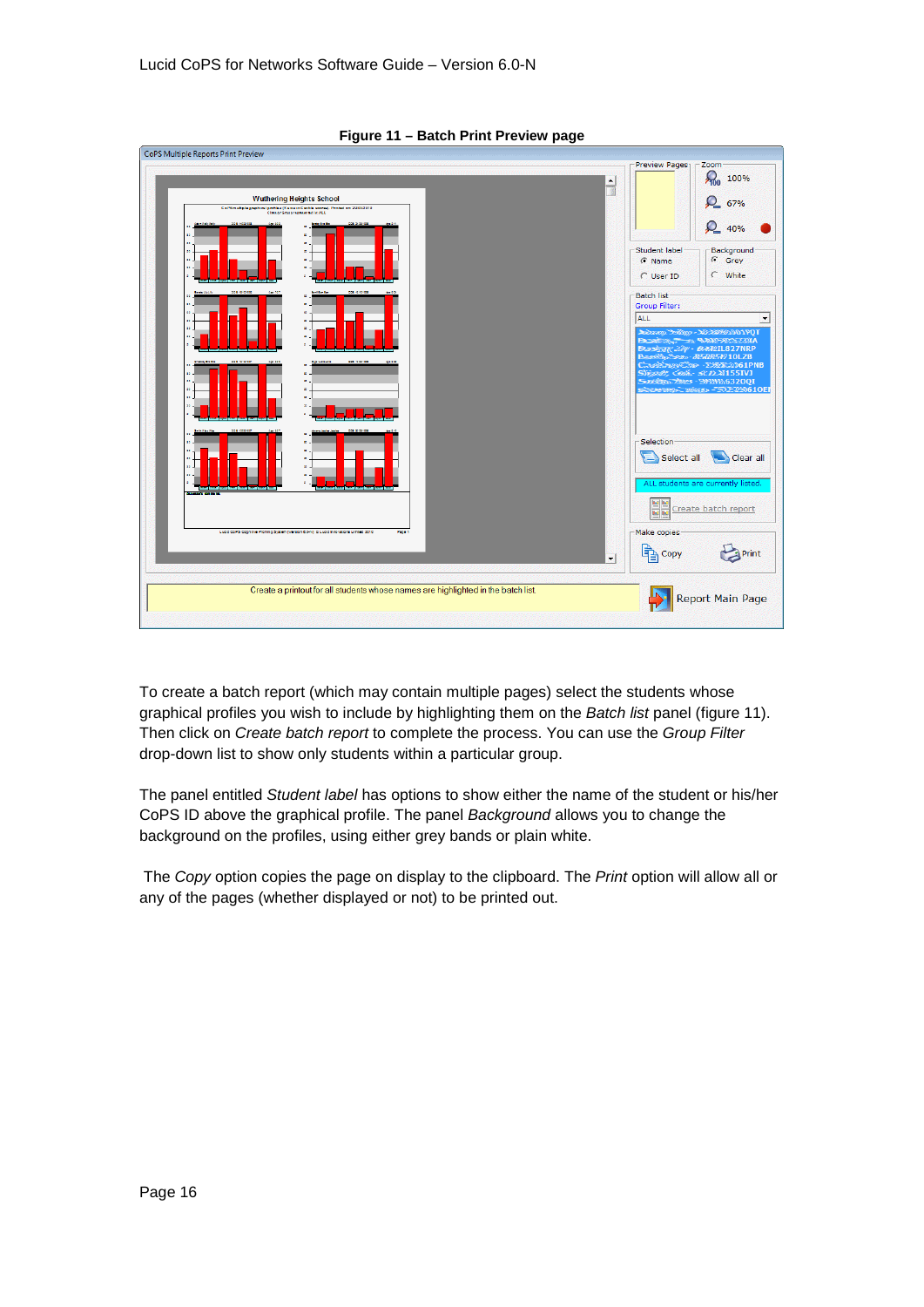### <span id="page-16-0"></span>**Fine Tuning**

This option on the Main Menu offers two different editing facilities: (a) To edit a student's personal information and (b) to allow a student to retake assessments.

Figure 12 shows a typical screen where the student's details are shown (top) and the Lucid CoPS assessments or tests he has completed are shown in the central panel.

By clicking on the upper '**Edit details**' button the student's name, date of birth and gender can be altered. As a cautionary note, if a student's date of birth was originally entered inaccurately and the student subsequently sat an assessment, the report for that student may show an inaccurate graphical bar and inaccurate centile scores. If the inaccuracy of the date of birth has resulted in the student's year band changing (e.g. from age 6 years to 7 years) it may be wise to retest the student on that assessment module with the corrected date of birth. In this way the correct norms bands will be used by the Reports module with that student's results.

The assessment modules completed by each student are shown in the central panel. Assessments or tests completed are shown as red discs. By clicking the '**Edit details**' button to the right of the panel the red discs may be changed to the green 'Retest' ones by clicking on them. Changes made are saved to the database when the appropriate '**Save changes**' button is clicked upon.

**Caution!** Before using the retesting feature on this screen, it is strongly advised that any reports for the student are printed out, as retesting will result in the loss of the previous results for that test.

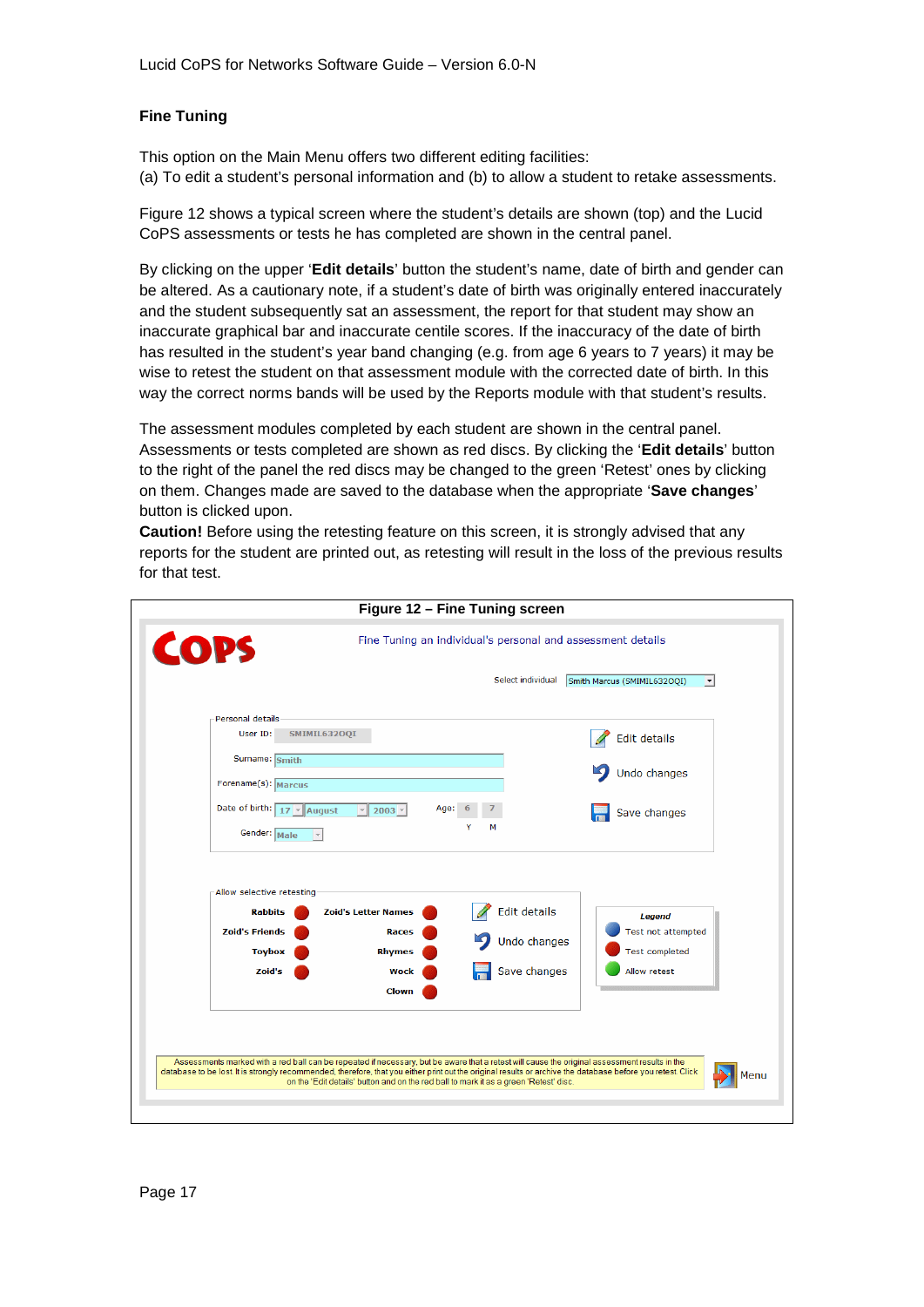## <span id="page-17-0"></span>**Settings**

#### <span id="page-17-1"></span>**Change password**

Here the administrator can change the admin password. Note: At installation of *Lucid CoPS*, the admin password is set to: **lucid** .

#### **View software licence**

The *Lucid CoPS* software licence details may be viewed. This can allow planning for future renewal of the software licence if necessary.



#### **Figure 13 – Settings Menu**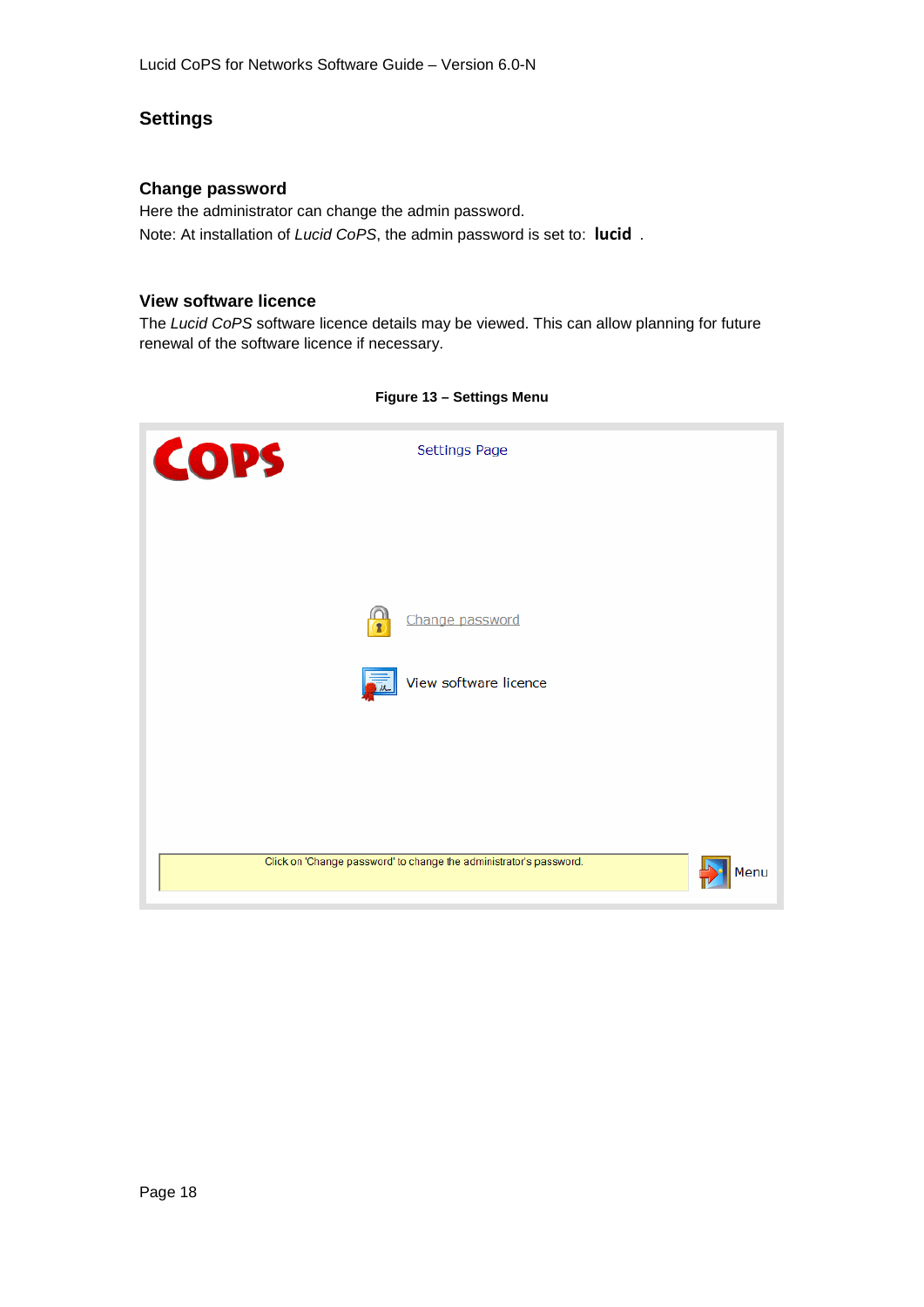## <span id="page-18-0"></span>**Security**

After new students have been registered within Lucid CoPS (either individually or by using an import file) it is useful to check or modify security details for each student. This can be done on the Security Menu (Figure 14). Even if this is not done, default settings will be allocated automatically by the program when new students are added.

| <b>COPS</b>                                |                                       |                                    | Number registered: 8           | Security settings for all individuals |                                       |                                                                       |
|--------------------------------------------|---------------------------------------|------------------------------------|--------------------------------|---------------------------------------|---------------------------------------|-----------------------------------------------------------------------|
| User ID<br>ARGANN247MQY                    | Student<br>Argos Ann                  | D.O.B<br>12/09/05                  | Password<br>annspassword       | Group/Class<br>Year 1                 | Login list<br>$\blacktriangle$<br>Yes | Edit an individual's details                                          |
| BERBOB631BAQ                               | <b>Bering Bobby</b>                   | 30/05/05                           | mypassword                     | Year <sub>1</sub>                     | Yes                                   | Argos Ann (ARGANN247MQY) v                                            |
| CHACHE673TTO                               | Charles Cheryl                        | 11/02/04                           | [Use date of birth]            | Year <sub>2</sub>                     | Yes                                   | Group/Class                                                           |
| DANDAN812GXH                               | <b>Danson Daniel</b>                  | 20/06/05                           | [Use date of birth]            | Year <sub>1</sub>                     | Yes                                   | $\blacktriangledown$                                                  |
| ERIEDW728DNM                               | <b>Ericsson Edwina</b>                | 09/03/05                           | [Use date of birth]            | Year 1                                | Yes                                   |                                                                       |
| FORFRE208SBZ                               | Forlan Frederic                       | 12/09/05                           | [Use date of birth]            | Year 1                                | Yes                                   | Password                                                              |
| GRIGRE614NGN                               | <b>Grimshaw Gregory</b>               | 25/07/04                           | [Use date of birth]            | Year <sub>2</sub>                     | Yes                                   |                                                                       |
| HARHEL475QMV                               | <b>Hart Helena</b>                    | 17/12/03                           | newpassword                    | <b>SEN</b>                            | Yes                                   | Use D.O.B. as password                                                |
|                                            |                                       |                                    |                                |                                       | $\blacktriangledown$                  | Print                                                                 |
|                                            | Change the name of a Group/Class      |                                    |                                | Change                                | Add new Group/Class                   | $\Box$ Add                                                            |
| From Universal                             | $\overline{\phantom{a}}$ to           |                                    |                                |                                       |                                       |                                                                       |
| Edit settings for Group/Class<br>Universal | $\blacktriangledown$<br>$\bullet$ Yes | Show in Login List<br>$\bullet$ No | D.O.B. as password<br>Yes OINo | Update                                | Disband a Group/Class<br>Universal    | <b>Disband</b><br>$\overline{\mathbf{v}}$<br>$\overline{\phantom{a}}$ |
|                                            |                                       |                                    |                                |                                       |                                       |                                                                       |

**Figure 14 – Security menu**

It is important to be aware of the security settings used in *Lucid CoPS*, so these are described in the paragraphs which follow.

#### <span id="page-18-1"></span>**Group/Class**

Every student is allocated to a notional group which, by default, is called *Universal* (this group cannot be deleted). If you don't want to allocate individuals to new groups then simply leave them in the *Universal* group to which they are initially allocated.

If you wish to place cohorts of students into different groups then you can create your own groups and name them as, say, *Year 1 2010* or *Year 2 2010*.

#### <span id="page-18-2"></span>**Change the name of a Group/Class**

You cannot change the name of the default group 'Universal', though any other existing group names can be freely changed.

#### <span id="page-18-3"></span>**Add a new Group/Class**

Simply enter the name of the new group in the appropriately titled text box shown in figure 14 and then click on the *Add* button.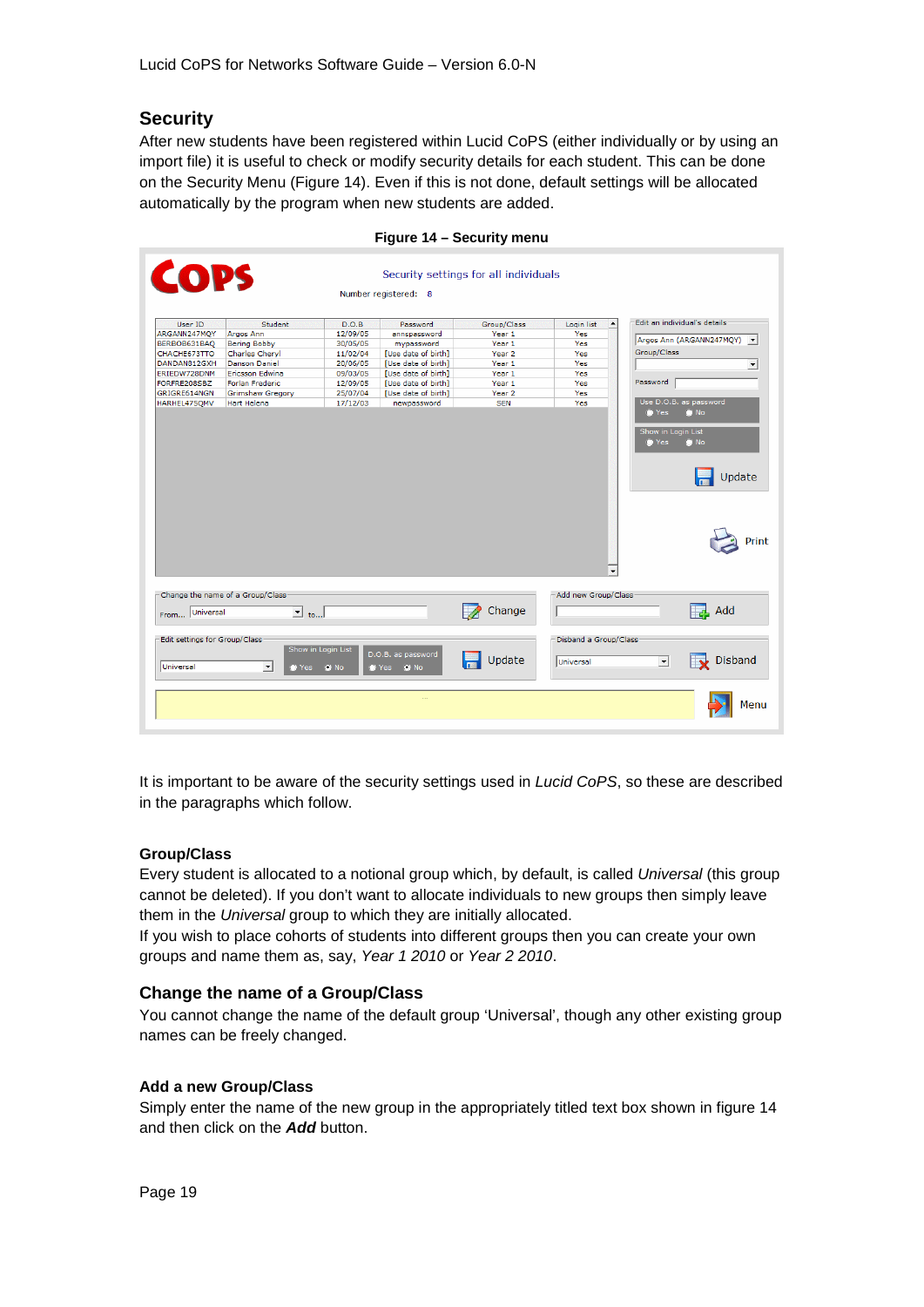Lucid CoPS for Networks Software Guide – Version 6.0-N

To place a new student into the new group look at the panel entitled *"Edit an individual student's details"*. Select the individual using the upper drop-down list. Then select the name of the group into which you wish to place the student using the second drop-down list. Finally select *Update* in this panel.

#### <span id="page-19-0"></span>**Disband a group**

This will remove a student from his/her current group and reallocate him/her into the *Universal* group. This process will also remove the name of the disbanded group from the database.

#### <span id="page-19-1"></span>**Removing the student's name from the (login) list shown on the Test Module**

You may not want all of the students registered in *Lucid CoPS* to have their names appear in the Login list which is the gateway to the Test Module. In the sub-panel entitled "*Show in Login list*" select either *Yes* or *No* to make this choice.

#### <span id="page-19-2"></span>**Can the login list setting be applied globally?**

Yes. You will notice towards the bottom of the Security Menu there is a panel entitled "*Edit settings for Group/Class*". Here you should choose the group to which a setting should be applied using the drop-down list. Then click on the appropriate radio button on "*Show in Login List*". Finally click on the adjacent button called *Update*.

This feature allows entire groups to be hidden from the drop-down (login) list displayed at the start of the Tests Module.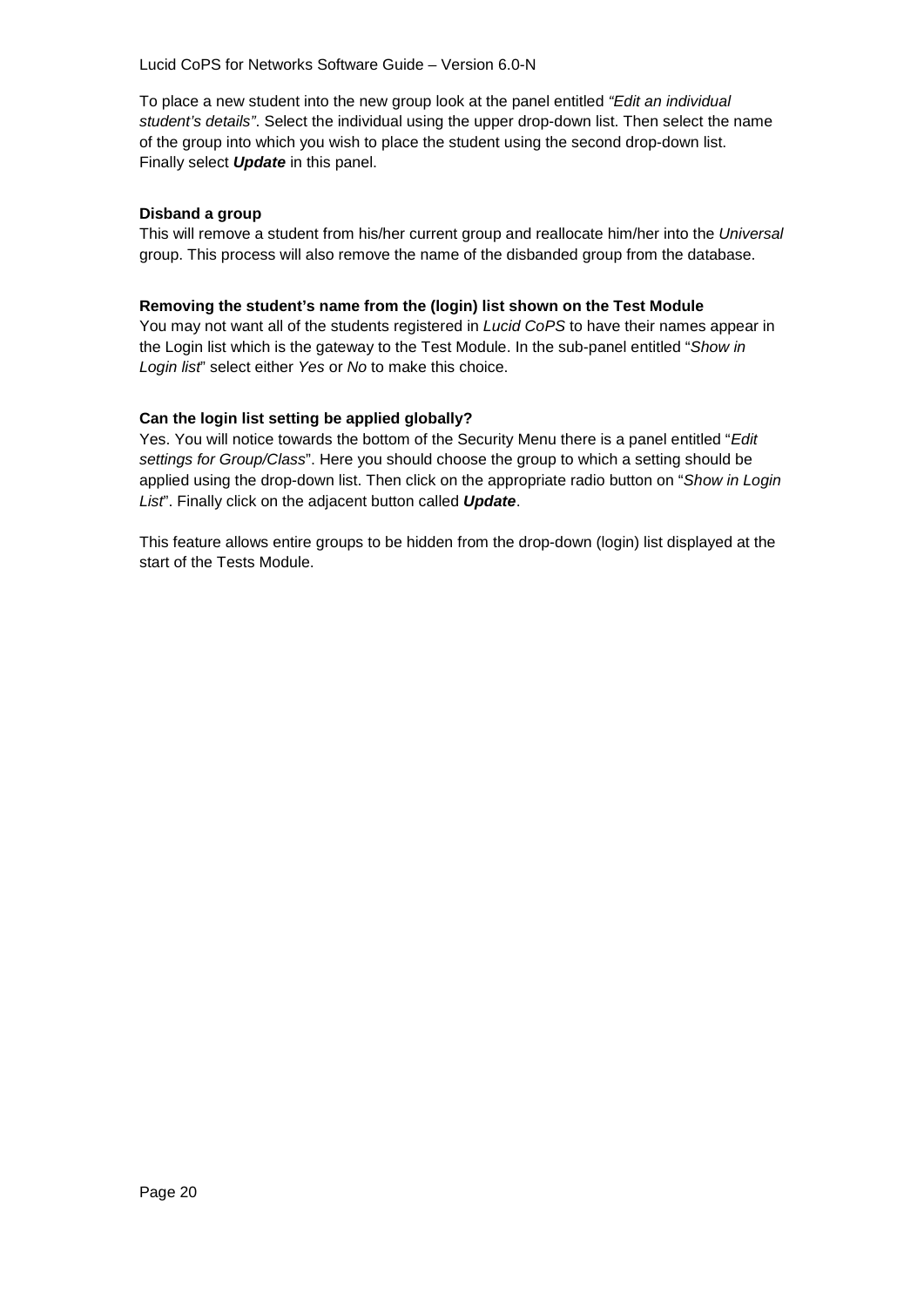## **The Tests Module**

## <span id="page-20-1"></span><span id="page-20-0"></span>**The Login Screen**

Upon launching the *Lucid CoPS Tests Module* (which should be available from a desktop icon) the user will see the security panel similar to the one below. The student or the administrator should select the appropriate name from the drop-down list and then make up the correct date of birth (this represents a security feature) using the three lower drop-down lists. Upon successful completion of these two selections the student is presented with the assessments menu (Figure 16).

| Figure 15 - Tests Module Login Panel                                                                                                                                |
|---------------------------------------------------------------------------------------------------------------------------------------------------------------------|
| <b>COPS</b>                                                                                                                                                         |
| <b>Login Screen</b>                                                                                                                                                 |
| Security check                                                                                                                                                      |
| Make your date of birth by clicking on the days, months and years. Then click on 'Next'                                                                             |
| Charles Cheryl<br>$\blacktriangledown$<br>Name:                                                                                                                     |
| January<br>$\frac{1}{2000}$<br>$\mathbf{1}$<br>즤<br><b>Next</b><br>Date of birth:<br>2000<br>$\blacktriangle$<br>2001<br>2002<br>2003<br>2004<br>2005<br>E.<br>2006 |
| 2007<br>۳<br><b>Quit</b>                                                                                                                                            |

**Note:** If the student has been allocated a password, and the 'Use Date of Birth as Password' option has not been set for this student (see Security, Figure 14) then a password box will be shown in Figure 15 instead of the date of birth box.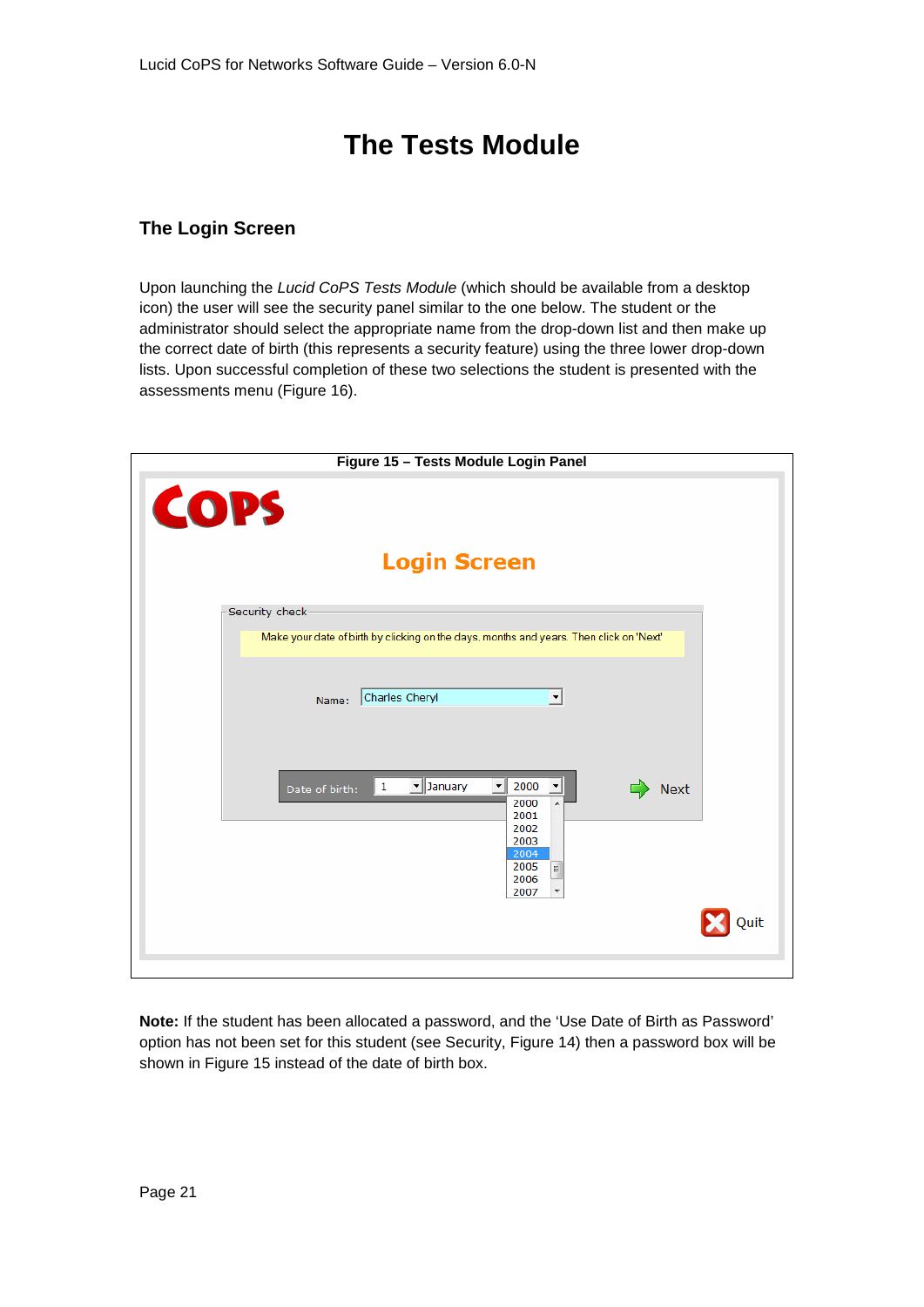## <span id="page-21-0"></span>**The Assessments menu**

| <b>COPS</b>            | <b>Cheryl Charles</b>                                                                          |
|------------------------|------------------------------------------------------------------------------------------------|
| -Visual tests          | -Auditory/verbal tests-                                                                        |
| Rabbits                | Letter names                                                                                   |
| Zoid's friends         | Races                                                                                          |
| <b>Toybox</b>          | Rhymes                                                                                         |
| Zoid's letters         | <b>Wock</b>                                                                                    |
| Colour discrimination- |                                                                                                |
| Clown                  | Mouse practice                                                                                 |
|                        | Zoid's Friends measures visual sequential memory (using temporal position and colour).<br>Back |

**Figure 16 – The Lucid CoPS assessments menu**

The student selects one of the test modules by selecting one its coloured icon (Figure 16), completes the assessment and is then returned to this menu. After completing the test a green tick will appear next to the test completed and that test disabled.

The *Mouse practice* is not a test but a simple task which gives the student practice manipulating the computer mouse.

The administrator or supervisor should ensure that the student carries out all assessment tasks that they should attempt. Upon clicking on the *Back* button the student will be taken back to the Login Screen, at which point another student may do some assessments.

To read more about how assessments should be administered and details about the individual assessment modules, please read Chapter 2 of the *Lucid CoPS Teacher's Manual*, as this detail is beyond the scope of this guide.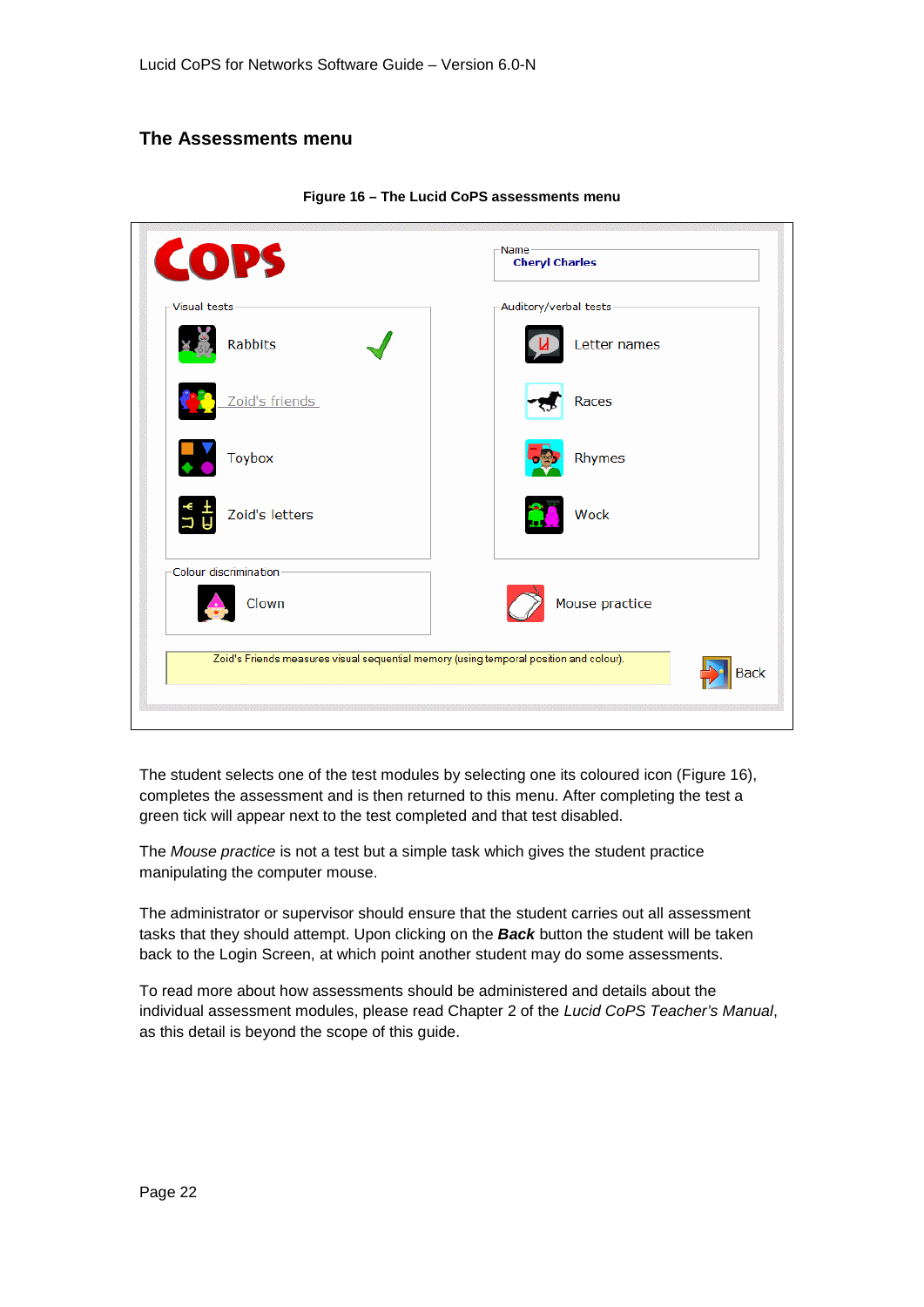## **Appendix 1**

## <span id="page-22-1"></span><span id="page-22-0"></span>**Importing new users – the file format**

Shown below is a the contents of a student import file suitably formated for importation into Lucid CoPS. This example file (CoPS\_Network\_Import\_Sample.txt) will be found in the folder *[Application Folder\Archives]* when the software has been installed.

**Argos,Ann,F,12/09/05,Year 1,annspassword Bering,Bobby,M,30/05/05,Year 1,mypassword Charles,Cheryl,F,11/02/04,Year 2, Danson,Daniel,M,20/06/05,Year 1, Ericsson,Edwina,F,09/03/05,Year 1, Forlan,Frederic,M,12/09/05,Year 1, Grimshaw,Gregory,M,25/07/04,Year 2, Hart,Helena,F,17/12/03,SEN,newpassword Indigo,Ivan,M,09/12/05,,**

There are up to 6 fields which should be entered for each student as follows:

#### **Surname, Forenames, Sex, date of birth, Group\*, Password\***

#### <span id="page-22-2"></span>**Notes on formatting**

\* denotes optional fields. Each new user's details should be in a separate line. Fields should be separated by a comma with 5 commas in total.

Names don't have to be in alphabetical order as they are sorted within the software.

The sex must be represented as either **M** or **F**.

Date of birth must be in the standard British short date style **dd/mm/yy**

If the Group or Password is omitted you must retain the comma which would have preceded it. In the example above, Cheryl Charles doesn't have a password but the comma before it is still there; also Ivan Indigo doesn't have a Group or password allocated to him, so he will be allocated to the default group '*Universal*' and have no password.

*Please note: All student names used within this Guide are fictitious and used for demonstrative purposes only.*